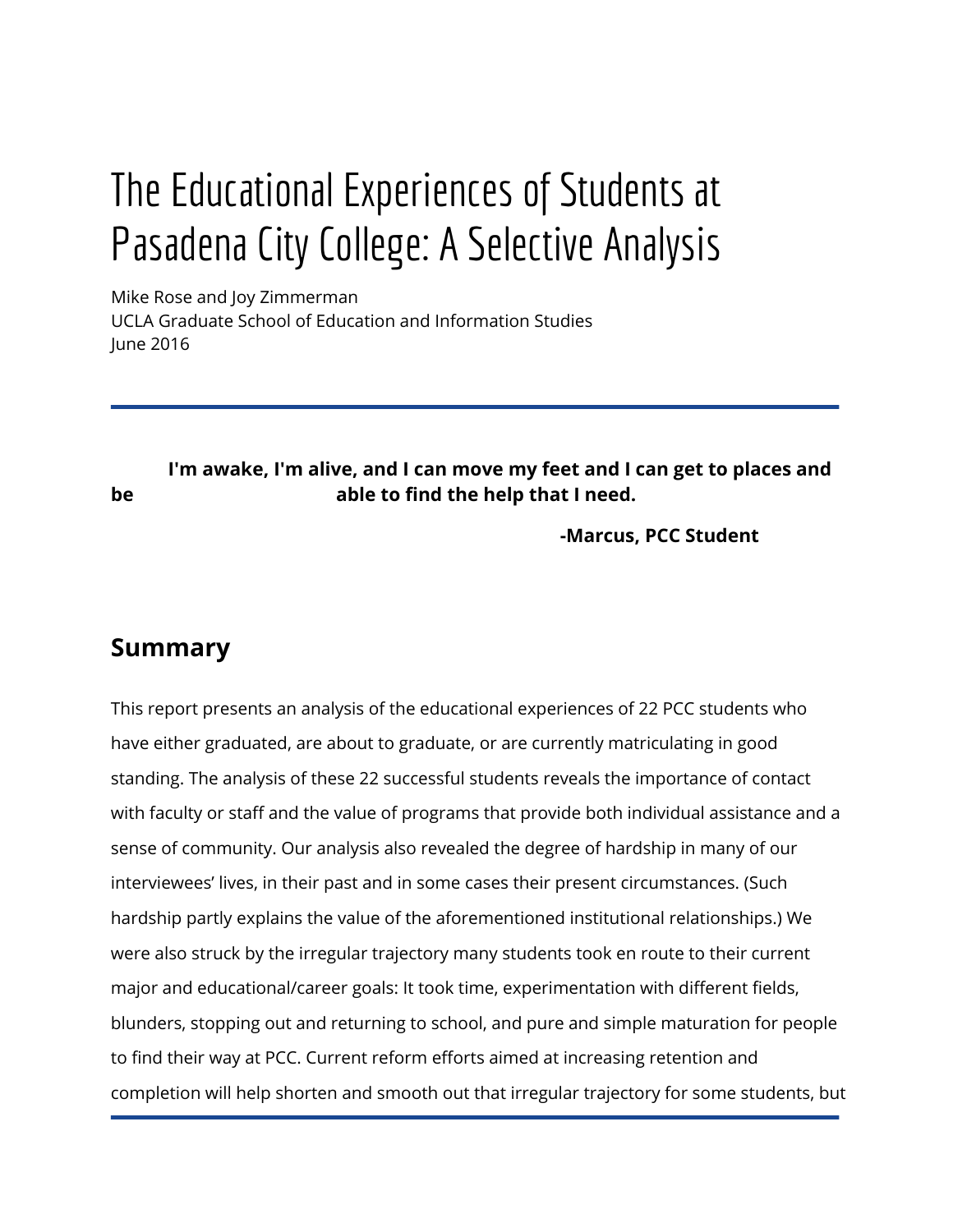other institutional interventions and social services will also be necessary as will a comprehensive effort to create and sustain networks of human contact.

## **Introduction**

To better understand the educational experiences of students at Pasadena City College – what barriers they face and what keeps them in school and motivates them – we interviewed 22 students about their educational histories, from elementary school through post-secondary. The interviews took place during the last six months of 2015 and were each about 40 to 60 minutes in length. They were semi-structured, allowing a more conversational exchange that focused on education but also allowed for discussion of (sometimes quite powerful) life events that affected school.

Twenty-two students is not a large number, especially given PCC's sizable population, but we did try to selectively sample in order to get a variety of student profiles and trajectories. There are 13 males and 9 females in our sample, early 20s to 36 years of age. Four of the students are military veterans. In terms of race/ethnicity our sample broke out as follows: 6 African American or Black, 13 Hispanic/Latino/a, 2 Asian American/Pacific Islander, and 1 White. The students come from a range of majors – CTE, STEM, business, and arts and humanities – and most participated in one of PCC's special programs: Pathways (including some Pathways' tutors), Ujima, MESA.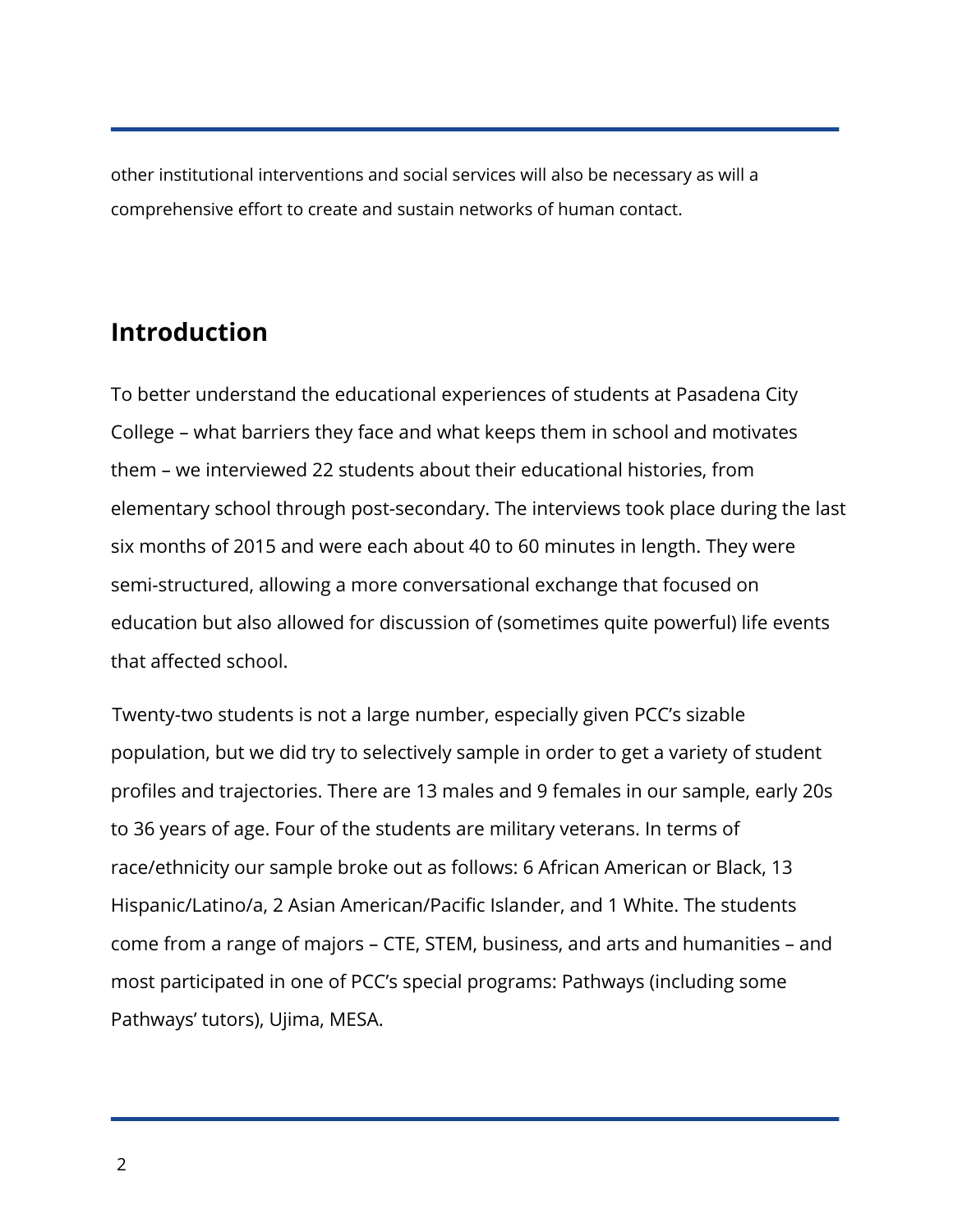Several characteristics make this a somewhat *un*representative sample. About onehalf of the students we interviewed are in STEM. We wanted to explore this group, given the current urgency to bring more low-income students and students of color into these fields. (We will have more to say about STEM students in our conclusion.) The second atypical characteristic of our sample – given the low levels of completion for community college students in general – is that they are a successful lot; almost all are on a path (or have completed it) to an occupational credential, Associate's degree, and/or transfer to a four-year college. We figured we could learn a lot about persistence by studying such students. It is worth pointing out, however, that many of our sample encountered a number of hardships along the way (at times leading to stopping-out), so we thought we could also learn something about the low points, and the factors that lead students back to achievement. Still, there would be merit in a separate study that would locate and interview students who are in severe academic trouble and/or have dropped out. Finally, let us note that our findings are in line with work we have done with other community college students and, more generally, with trends in the community college research literature.

The data produced from the 22 interviews and nearly 600 pages of transcription tell a multifaceted story of persistence, struggle, hope, and a cognitive and emotional awakening. Specifically, our analysis found that students collectively addressed the following topics: the degree to which the college environment either supported or constrained students' progress in their eyes, important teachers or programs, students' goals for transferring, and personal obstacles to degree completion. In presenting these findings we use pseudonyms to protect students' identities.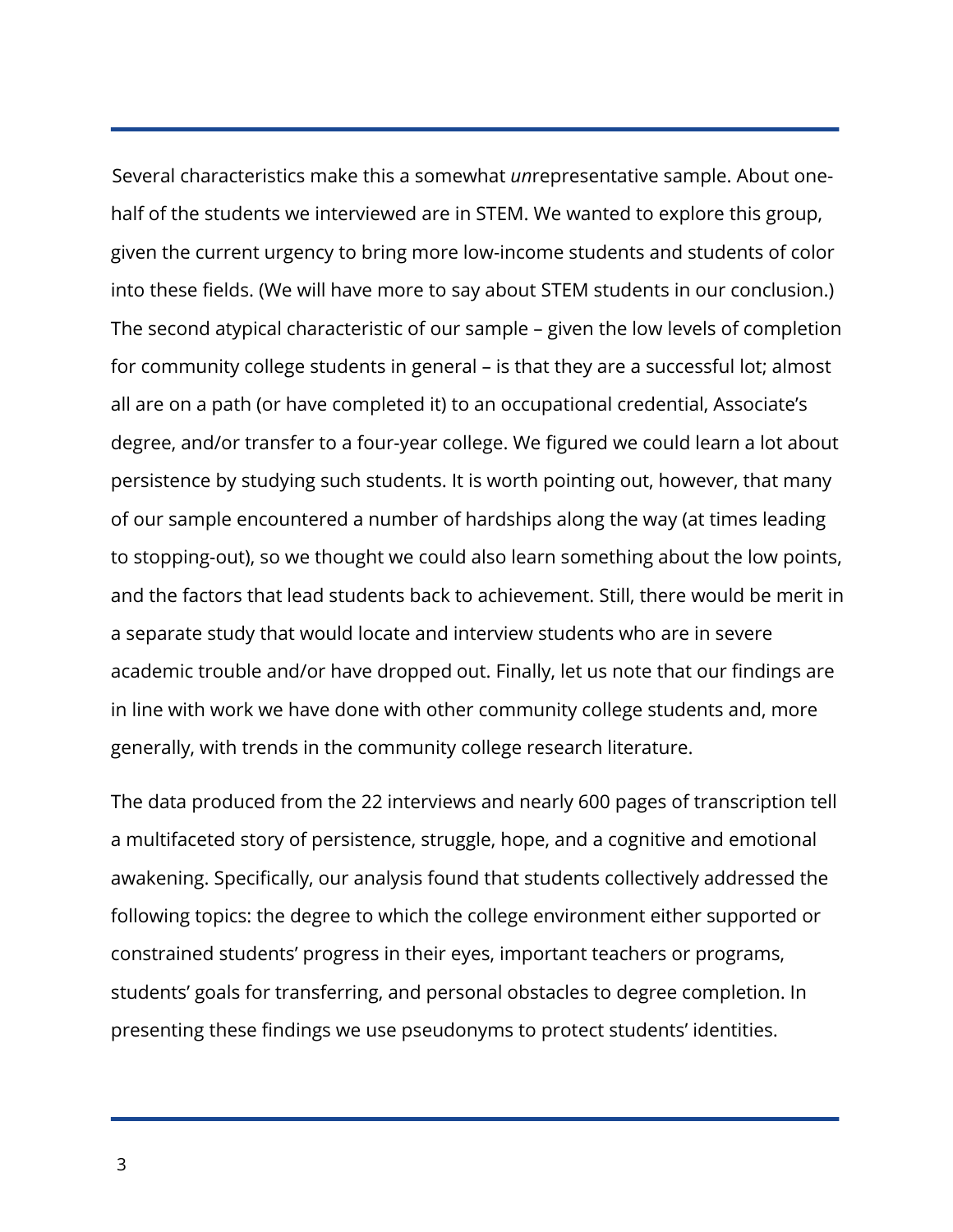During the time we were at PCC, there was a good deal of discussion nationally of the book, Redesigning America's Community Colleges by Thomas Bailey, Shanna Smith Jaggars, and Davis Jenkins – and members of the PCC faculty and staff were engaging in this conversation as well. Therefore, at points in our report, we will refer to this book, and we will include in an appendix an assessment of the book by Mike Rose that will soon appear in Inside Higher Ed. In a nutshell, we believe that Bailey, et al offer specific reforms that could have a positive effect on students' trajectories, and they offer tools to increase persistence; however, they do not adequately appreciate the complexity of students' lives and journeys.

## **What We Found**

#### **College Structures**

*Multiple entries in community college.* Bailey, et al report that a fifth of all entering community college students exit school before they manage to earn even ten credits. What we have learned through our interviews is that students often dabble in college work at one community college and commit to another, enroll in three different colleges for the ideal schedule that accommodates two jobs, or enroll in one college for specialized courses and another for general education requirements. So in these cases, it seems that students exit after ten credits, but the reality for a number of our interviewees indicates that they experiment, relocate, or select colleges based on time constraints. What we have learned is that there are multiple entry points in community college and PCC specifically. For example, Sylvia enrolled in one French course at Long Beach City College to, "just try something fun," because a former PCC graduate encouraged her to give college a try. Shortly thereafter she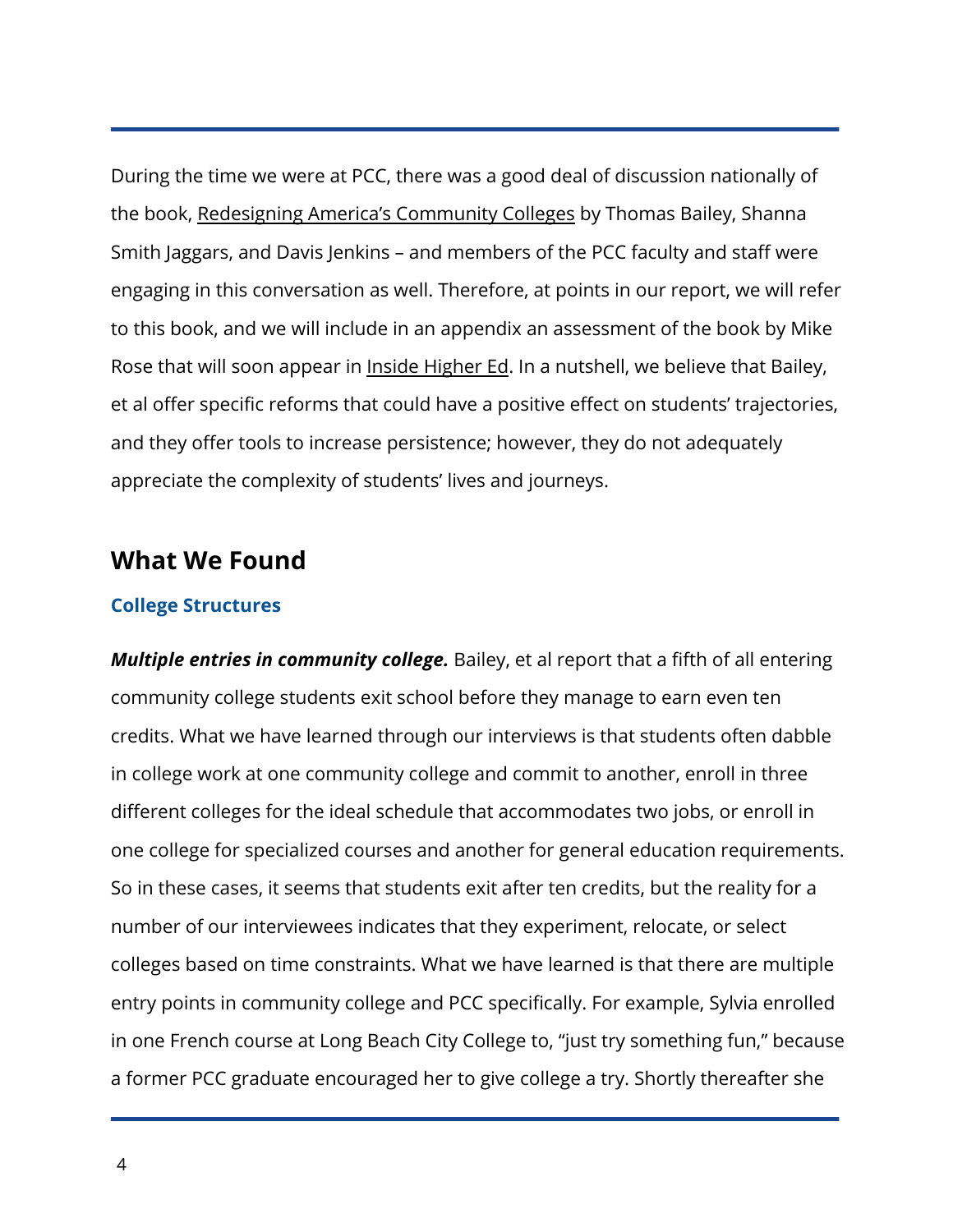transferred to PCC where she is a successful student. For others like Eric, who began his studies at Los Angeles City College, PCC had a "better connection" to his ideal transfer institution. While attendance at multiple colleges can lead to a student's increased knowledge about higher education, it can also add to that student's confusion, and, as well, deplete his or her financial aid resources.

*Declaring a major***.** Colleges use in-person advising services and student success courses to help students make an initial decision about enrolling in a major or to clarify their goals, yet many students have a difficult time selecting a major. Bailey, et al suggest "meta-majors" and improved counseling as a remedy, and those reforms would certainly help. But the data from our student sample indicate that students followed a non-linear path as they explored one area and then another before settling on a major – and while Bailey, et al's reforms would have helped some of them, we doubt the reforms would have made a significant difference for all. Listen to Michael's circuitous route to his major, "My intended major was business management and human resources 'cause I like working with people. But as I took the first semester, it was – the business part was boring. I don't know, I felt like I could just learn this by working myself and have hands-on experience. I really wanted to challenge myself. I said, 'If I'm gonna spend four years learning something, I want to learn something that's hard to learn by myself independently. I like viruses. I was curious about 'em. So that's when I got into microbiology sciences.'" Rachel switched from psychology to engineering and eventually committed to an English transfer degree based on an English professor's pedagogy and the content of his curriculum. Eric's major evolved from electrical engineering to political science as his duties in the Marine Corps shifted from the technical aviation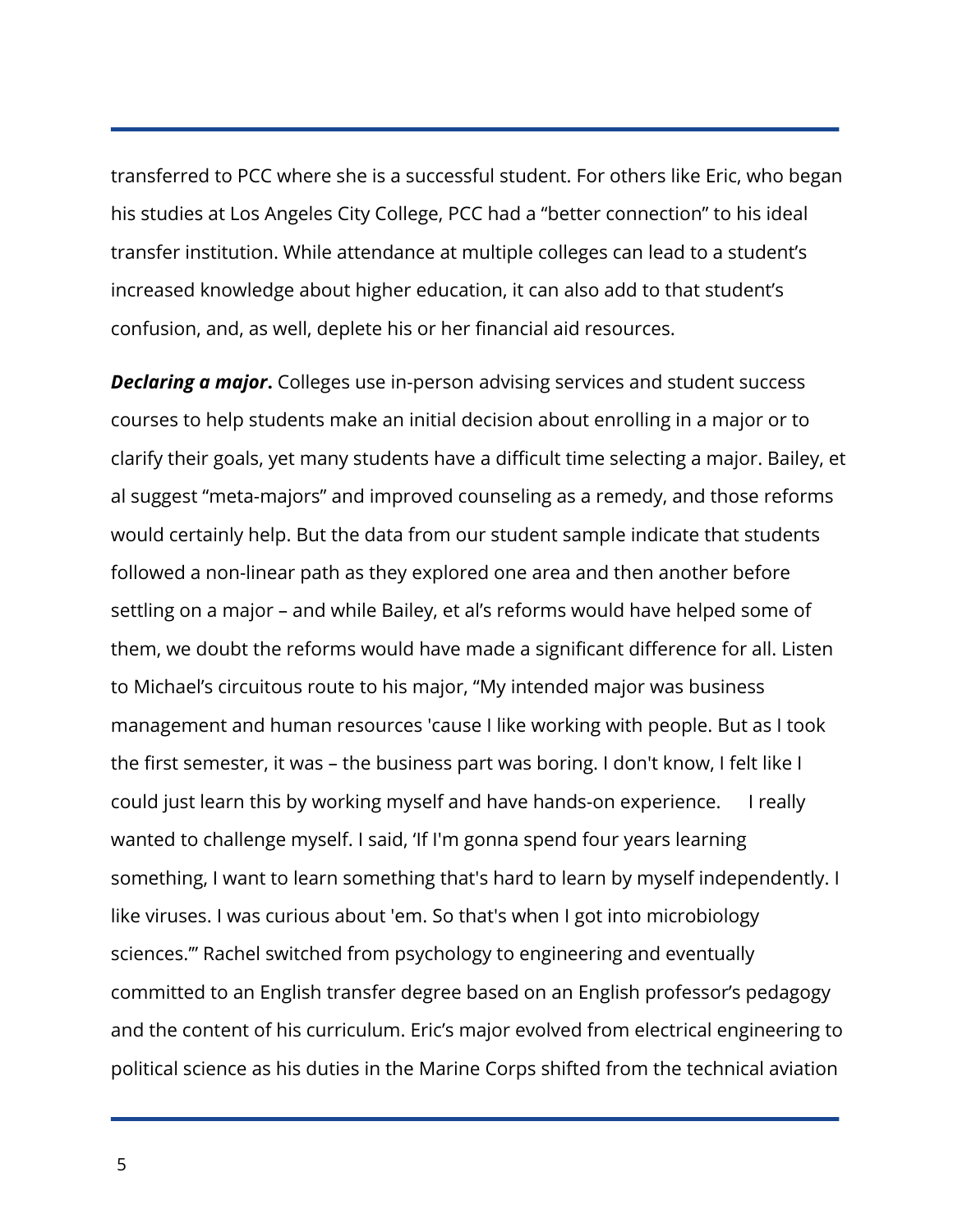field to the "critical thinking" intelligence field. Colleges can build clear, streamlined pathways to majors and career clusters, but the reality is that some students will continue to explore, change their minds, and select a major based on a meeting with a staff member, a recommendation from a friend, inspiration from an influential professor, or a dramatic life event occurring outside the campus.

**The faculty effect.** Every student we interviewed described at least one, and often up to three, teachers and PCC faculty/staff who have influenced their lives. There were nearly 200 references in the interviews to influential faculty or staff who helped students to learn, grow, and explore new academic areas.

The significance of these relationships moves beyond the classroom and into the personal lives of each student. Students mentioned professors by name who offered individual invitations to visit during office hours, reached out with a phone call, and provided thoughtful feedback on assignments. They also marveled over the morsels of humor in lectures and written feedback and valued an instructor's passion for the content. Students describe individual faculty and staff as mentors and people they wanted to emulate.

"Relatable," "animated," "engaging," "intelligent," "experienced" and "passionate" are words used to describe faculty or staff who stand out in our sample's minds. What may seem like an innocuous utterance from faculty or staff, such as a personal life experience or statements about one's alma mater, can be a memorable and influential statement to the students we interviewed. Students described professors as passionate teachers who love their content areas and staff who understand the challenges students face in college. Pathway students know they can, "go talk to Tito," and veteran students seek out veteran or "vet friendly" instructors identified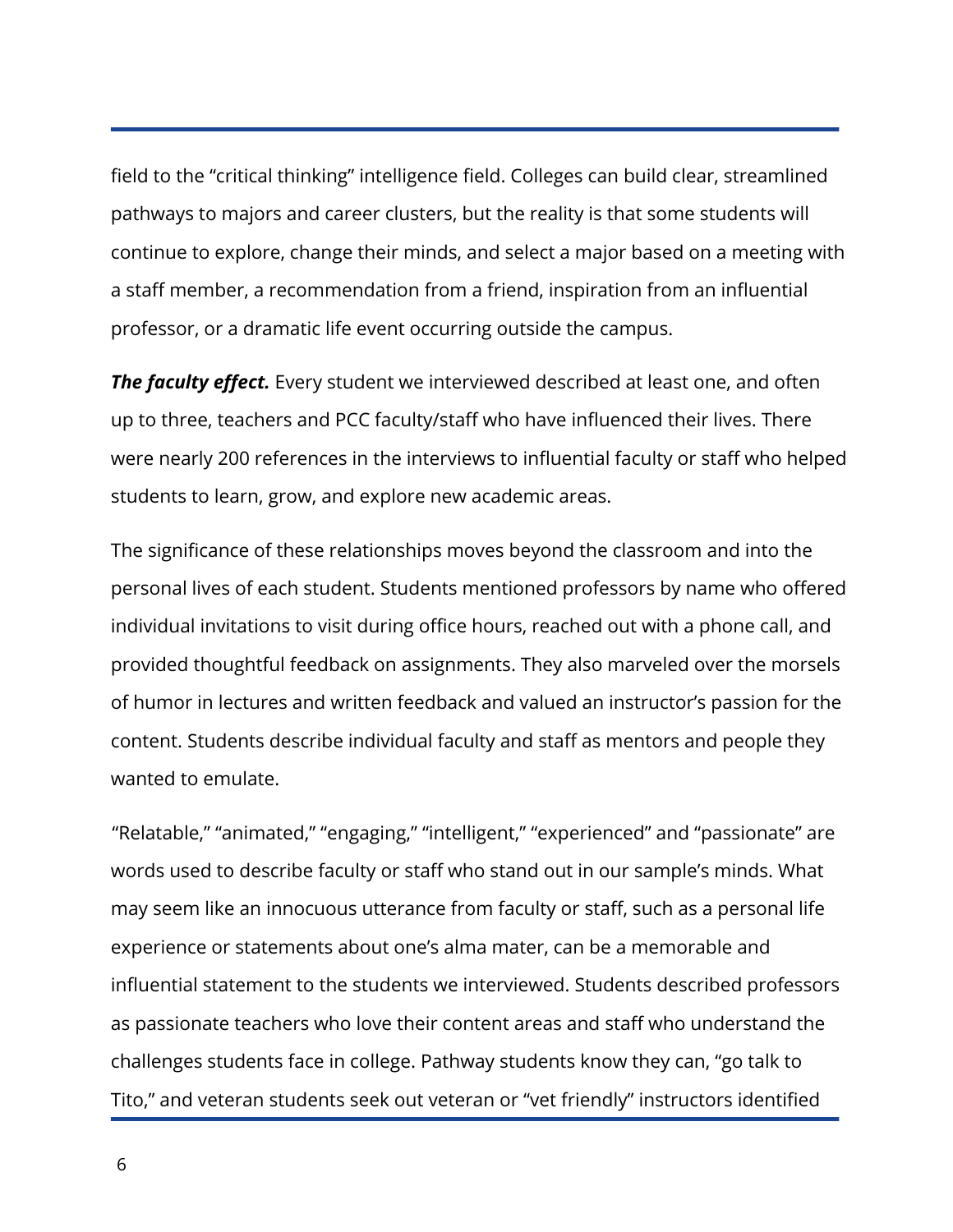through word-of-mouth networks. Whether instructors share pieces of themselves or are sympathetic to particular groups of students, they all hold something in common, succinctly summed up by Ernie as, "…a personal connection."

Another common theme emerged in our data: recognition of one's efforts, abilities, or struggles. Nine students described the importance of being noticed by a professor or staff member, being truly "seen" by someone they value. Rhonda, a timid tradeswoman with a strong work ethic, described an instructor who saw her full potential, "when she looks at you, she sees you, and it's like you're already there. You've already attained - it's like she sees the finished product, and I'm already that person." Some students mentioned the value of an honest acknowledgement of struggle in an area followed by advice or a supportive statement. Ashton summarized a statement made by his professor, "Even though this is probably the weakest points that you're not your strongest in, you're gonna make it, and you'll be okay." Students value instructors who are honest and often "blunt" in their assessment of student performance and follow-up with statements of acceptance, even of one's "blunder," and comments that suggest they "see something in me that I don't even see."

As PCC scales up their boutique programs, administrators should not underestimate the impact of a single individual on a student's decision to remain in school, return to school, and select a major.

*College Climate and Community.* Students who received encouragement from friends or family to attend college often did so without the how-to knowledge of college enrollment. Students like Sam admitted that "going online and looking for this, this, and this" was "Greek to [me]." Students used terms like "family" and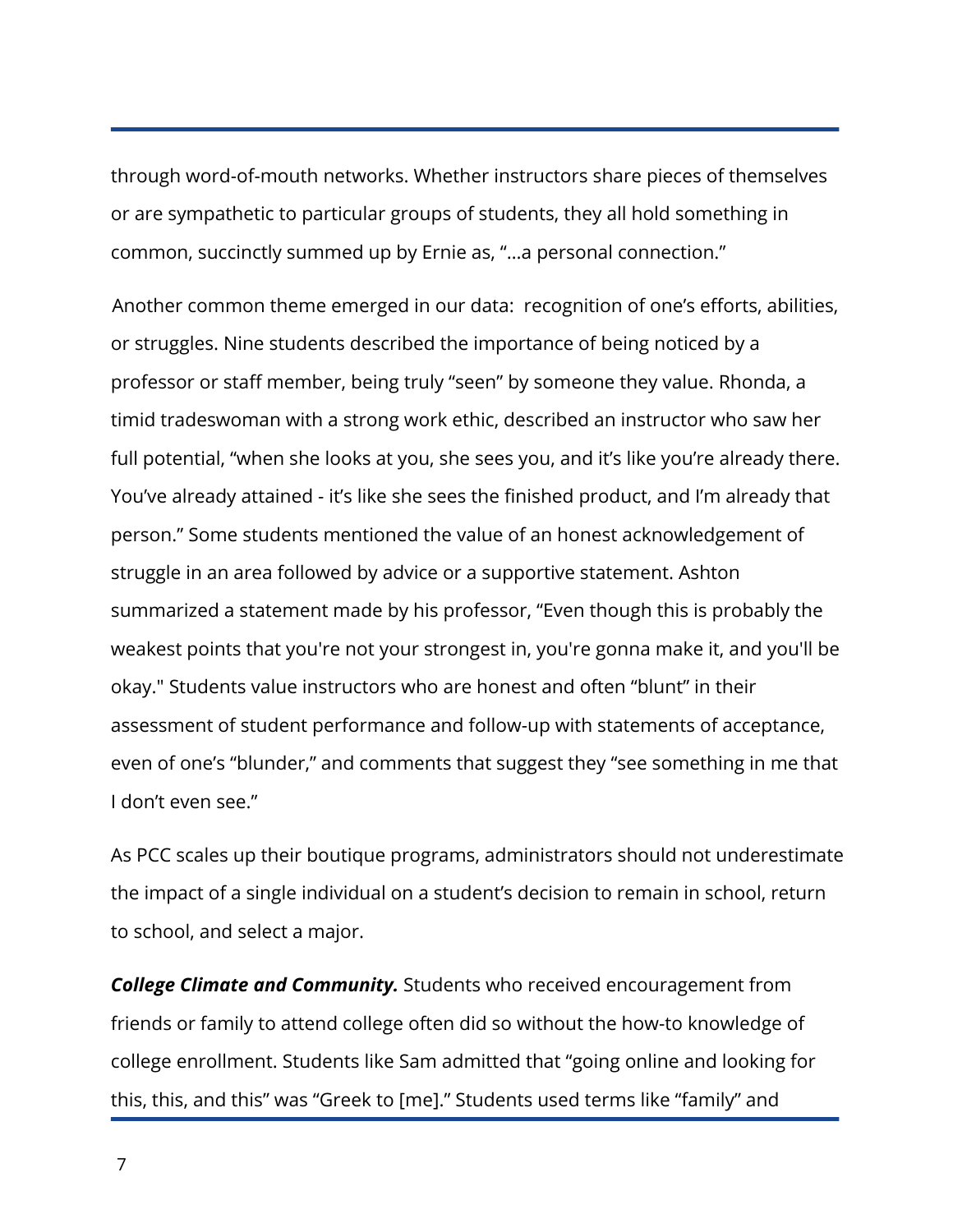"community" to describe the support they felt in the programs at PCC, and often added that they would not have made it as far as they have without the individuals and support services associated with these programs. For our sample, transitioning to college was a difficult process, but one mitigated by enrollment or participation in a program like Pathways, Ujima, MathJam, Tutoring, Design Tech, MathPath, MESA, the Puente Project, Veterans Resource Center, Boots to Books, Media Pathway, etc.

The four veteran students felt "lost" as they transitioned from a structured environment where students, like Marsha "still have the mentality of, 'Tell me what I have to do.'" John revealed that he lost his wife, son, home, and hope as he transitioned from the military to civilian life and college. Though he privately shared his combat and readjustment issues with a few select individuals, it was Brock and Tito (from Pathways) who recognized that John was "lost…completely lost," and reached out to him. John, like others, described the transformative power of being welcome into an established community with a strong ethic of care. Marsha, a veteran, also found a community in the Veterans Resource Center and the Boots to Books cohort. The transition to college was difficult because, "We're not a team anymore; we're an individual." She described the power of being a part of a veteran cohort that replaced her familiar military team, "they're all in the same boat as you, transitioning, going through the same problems." Marsha indicates that she, and many from her cohort, would have "gone in another direction" without the support and cohort model.

The three Ujima students used the word, "family" fifteen times to describe their program. When asked what makes the program feel like a family, Olivia replied: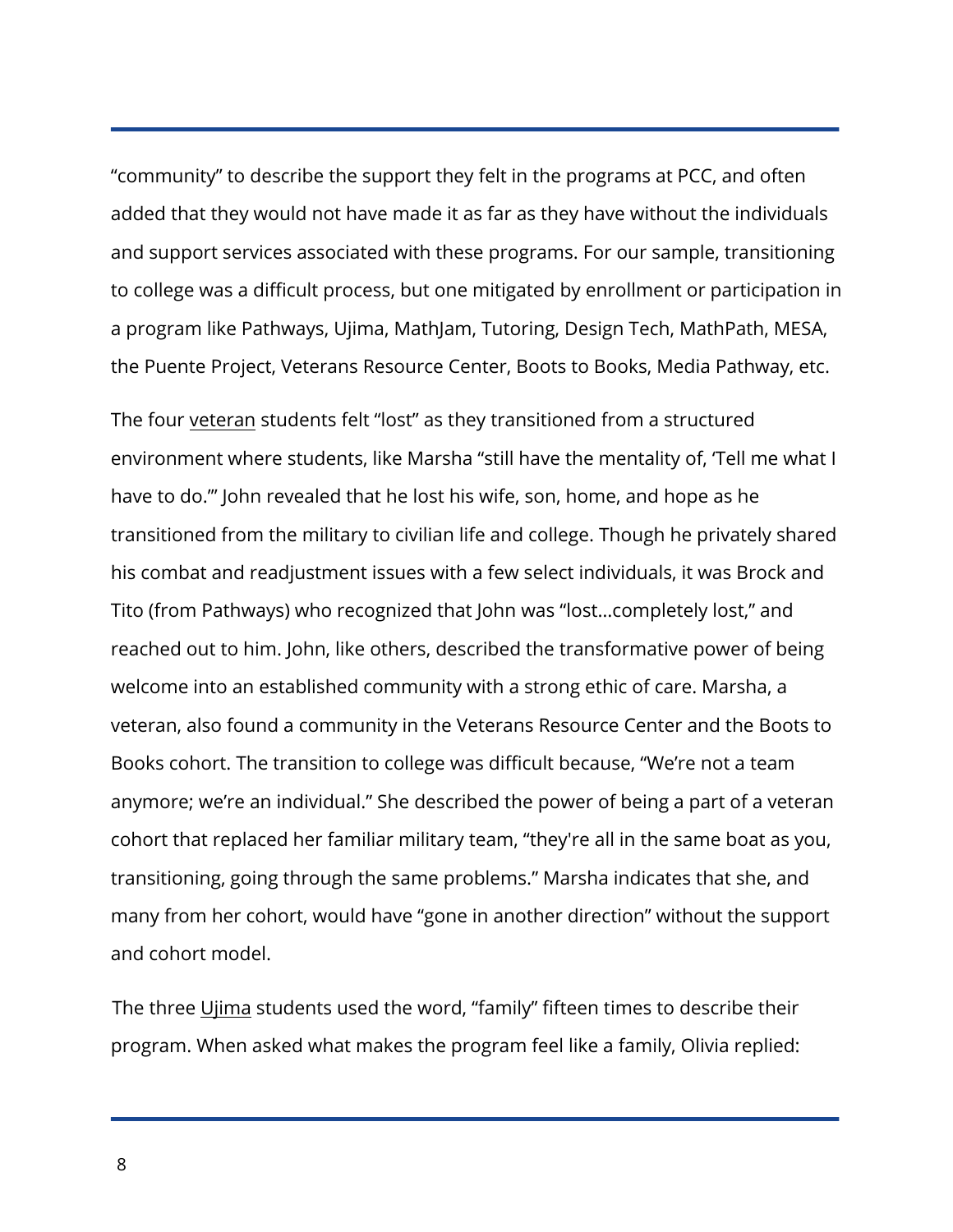Just the way they interact with you, like either my sisters, my mother, or my auntie. They come to you and they're like, "Hi, how are you doing?" Friendly. It's like you don't have to ask, "I have a problem." They'll look at you and they're like, "Are you okay?"

Olivia described a protective atmosphere, one where the coaches, counselors, and staff are on the lookout and can sense when a student is in trouble. The Ujima students detailed the ease of receiving help at the center and the availability of staff, "You walk in, you ask. They get it done." Moreover, Ujima students, like Timothy, argue that when one is in a learning environment with a transfer culture and the backing and support of the staff, "[education] becomes what you want to do." In addition, Ujima provides a safe, supportive space for its students to explore identity as a black student. Allie admitted that, prior to enrolling in the program, "I didn't know what it meant to be African-American." It is as if the environment itself is transformative.

Student Pathways tutors noted that the tutoring experience not only provided a tight-knit student community, but it also provided opportunities to improve one's own skills, share personal and academic experiences, advise, and push students out of their comfort zones. Rhonda compares Pathways tutoring to the larger tutoring program accessible to the whole campus, "I like that I can see familiar faces…I already know where they're at. [In] the larger tutoring program, that's less common. It's just students from this entire campus going in and out." Sarah shared that people in the center were proud of her efforts, and the tutoring center's community, "gave me a reason to come for the fall."

A Media Pathway student said that, "everything they do is really helpful" from the study sessions and IT support to the email reminders to ensure that students meet.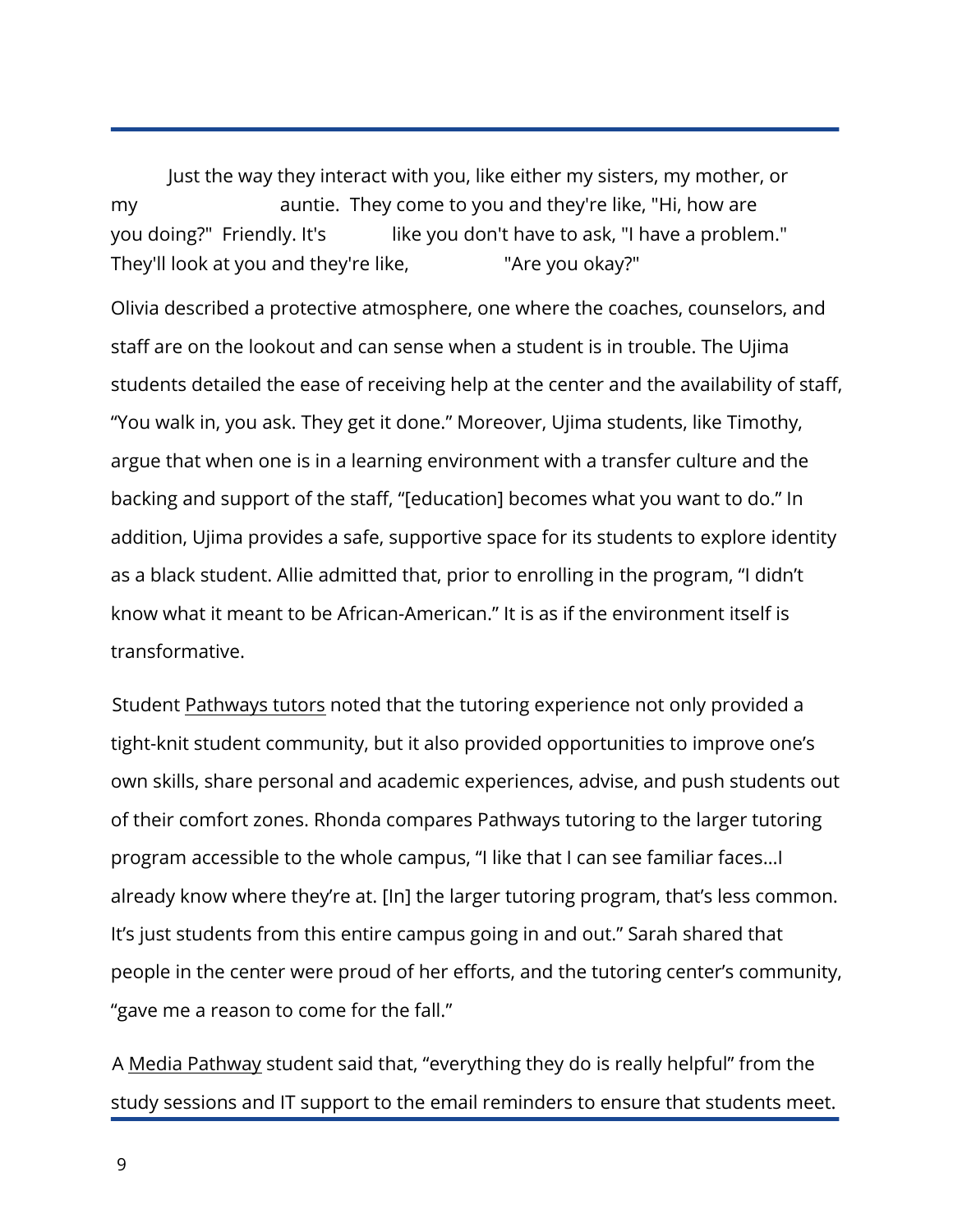Over in Design Tech, students understand the relevance of science, math, and English through the integrated curriculum. Susan did not understand why she needed "math and stuff like that" until professors in the program created crosscurricular "projects to explain why."

In a few cases, we were able to gain some insight into the lives of students who enrolled in PCC without membership in a program or struggled after leaving the program. Alan "had no idea what I was trying to do. I was part of the group that was just taking random courses, just trying to get registration and be part of a school." Students who accumulated nontransferable credits by enrolling in "random courses" felt financial pressures as they watched their aid dwindle and experienced frustration over their choices. Four students in our sample offered critiques of the system and two were particularly outspoken.

Alana and Samantha had negative counseling experiences that directly affected their transfer timeline; they both have been enrolled since 2011. Alana explained that her counselor "mashed" the requirements for two different transfer institutions and encouraged her to enroll in psychology and other GE's to "get them out of the way." As a result, Alana has not met the requirements for upper division courses and reported that she needs to finish her physics, chemistry, biology, and math series.

Samantha claimed that the financial aid and counseling offices did not work together to prevent her from obtaining "useless" credits that are not transferrable and affect her future financial aid package. Samantha has accumulated 90 credits thus far and, like Alana, needs to complete all of her math, chemistry, physics, and GEs prior to transferring as a competitive student in engineering. When Samantha sought help as an independent student, she fought with "the office" who directed her to look online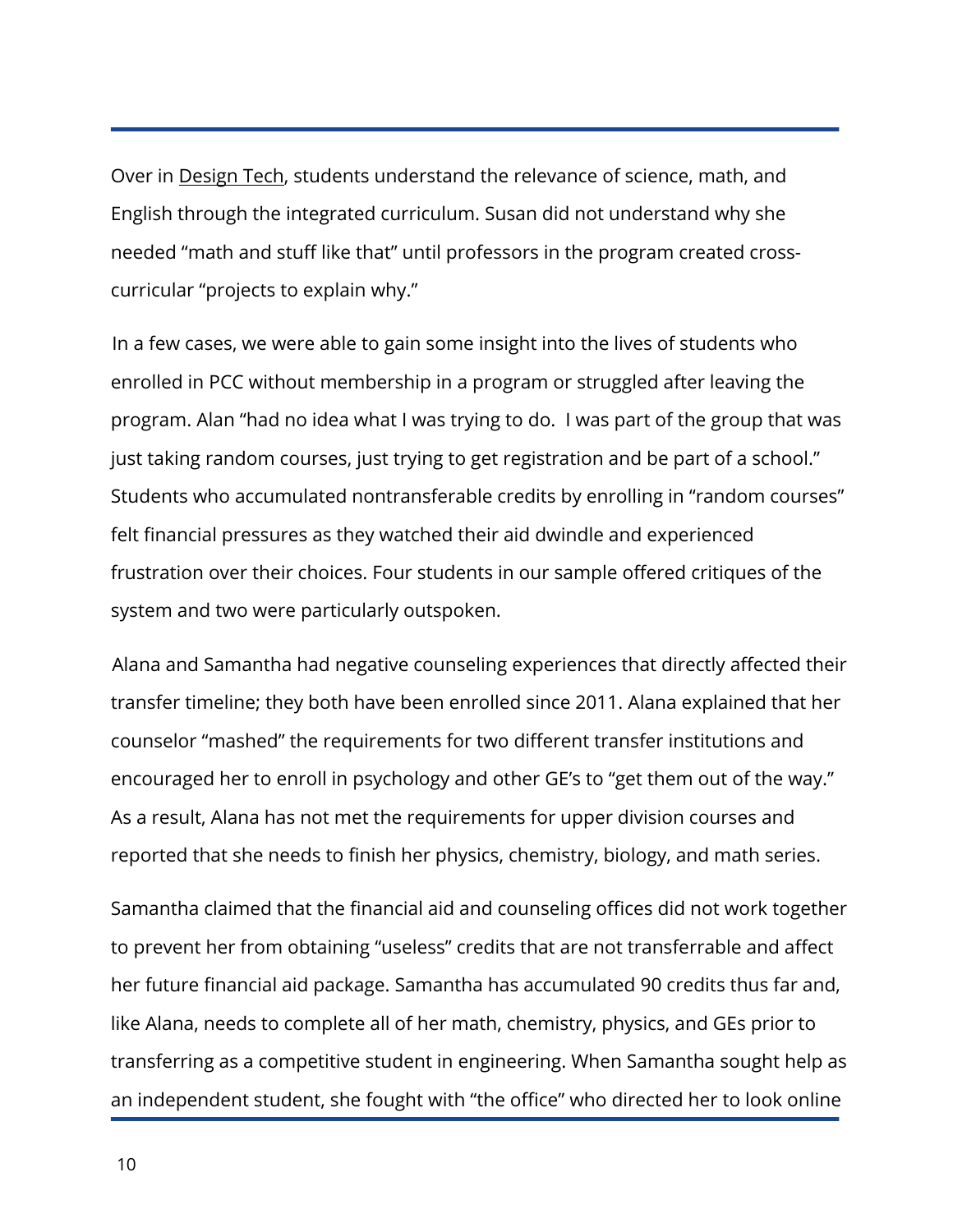for the answer. Samantha preferred to speak to someone in person. Due to the long lines and her initial negative experience, Samantha did not seek academic counseling for three years and relied on advice from her more advanced classmates. (Her response was arguably counterproductive, and it demonstrates what can happen when students who are not savvy institutional navigators are left to their own devices.) When Samantha finally visited an academic counselor, she described the rote process, "Print out *assist.org*; show me the paper, cross out what I needed…There's your transfer and here's your *assist.org* to transfer." Samantha felt frustrated and angry when the financial aid counselor didn't understand that she couldn't enroll in the courses on the *Assist.org* list without taking the prerequisites, "they don't understand that so they count what I need but they don't count how to get there." She said resolutely, "…to transfer and… not waste time you have to be in a program at PCC."

For the majority of our sample, the tailored programs provided the resources for students to be successful as well as a space to interact with a community of learners and like-minded students. The programs and their staff provide both support and high expectations. Allie sums it up nicely, "I wasn't forced to be in a community, but I was provided with it, and I just took advantage." PCC's challenge as they scale up is to retain the sense of community, the program's identity, and the staff's personal touch as the numbers increase.

#### **The Student Experience**

*The destabilizing effect of trauma***.** Nearly every student in our sample shared emotional stories of doubt, struggle, hardship, and trauma. We were struck by the students' resilience and self-reflection and marveled at the fact that they, with so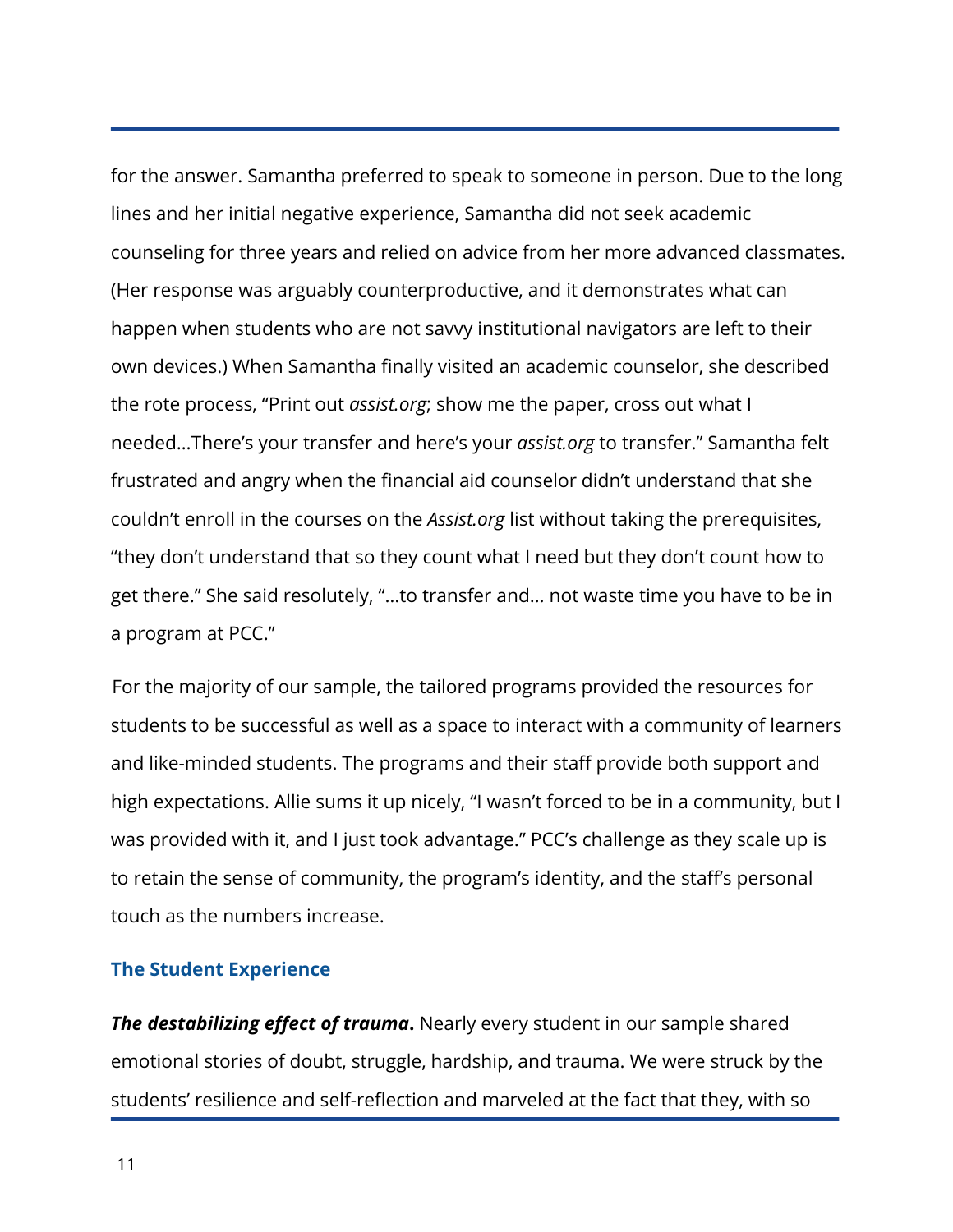much hardship, persisted and remained focused on their transfer goals. Our interviewees manage to successfully, and sometimes unsuccessfully, navigate the challenges of college while coping with life-changing events. For example, John, a veteran who would deploy, return to school and deploy again, describes the emotional effects of war, "Being in combat absolutely and fundamentally changed everything about me…It changed what I believed. It made me question my morals, who I was, what I was doing here, who am I fighting for – those kind of things. I had a really difficult time readjusting back when I came back." Ben, a welding major with a traumatic brain injury, returned to PCC after three years of rehabilitation: "I was still shaking… so I would [lean against the wall and] prop my arm on my hip. Just slowly I would get a little bit less shaky. And now I'm certified." While one student wedges himself into a welding booth to control the shaking, another student lives in his car, another moves home to protect the women in his family from his abusive father, and another spends time in a rehabilitation facility after confessing to a crime. Trauma can derail a student from a well-intentioned path, and that trauma is often beyond the control of the institution. But the institution cannot ignore the fact of trauma as it creates its protocols and programs for student success.

*Stopping-out or slowing-down***.** Those who wish to redesign college programs often focus on student intake and support services to get and keep students on track. It is clear that student success courses and the human touch in academic advising are valuable; however, this input-output model neglects what appears to be a fundamental reality of the community college student – slowing down by enrolling in one or two courses at a time or stopping out entirely. Missing from some discussions of retention is a description of the supports that students may need when returning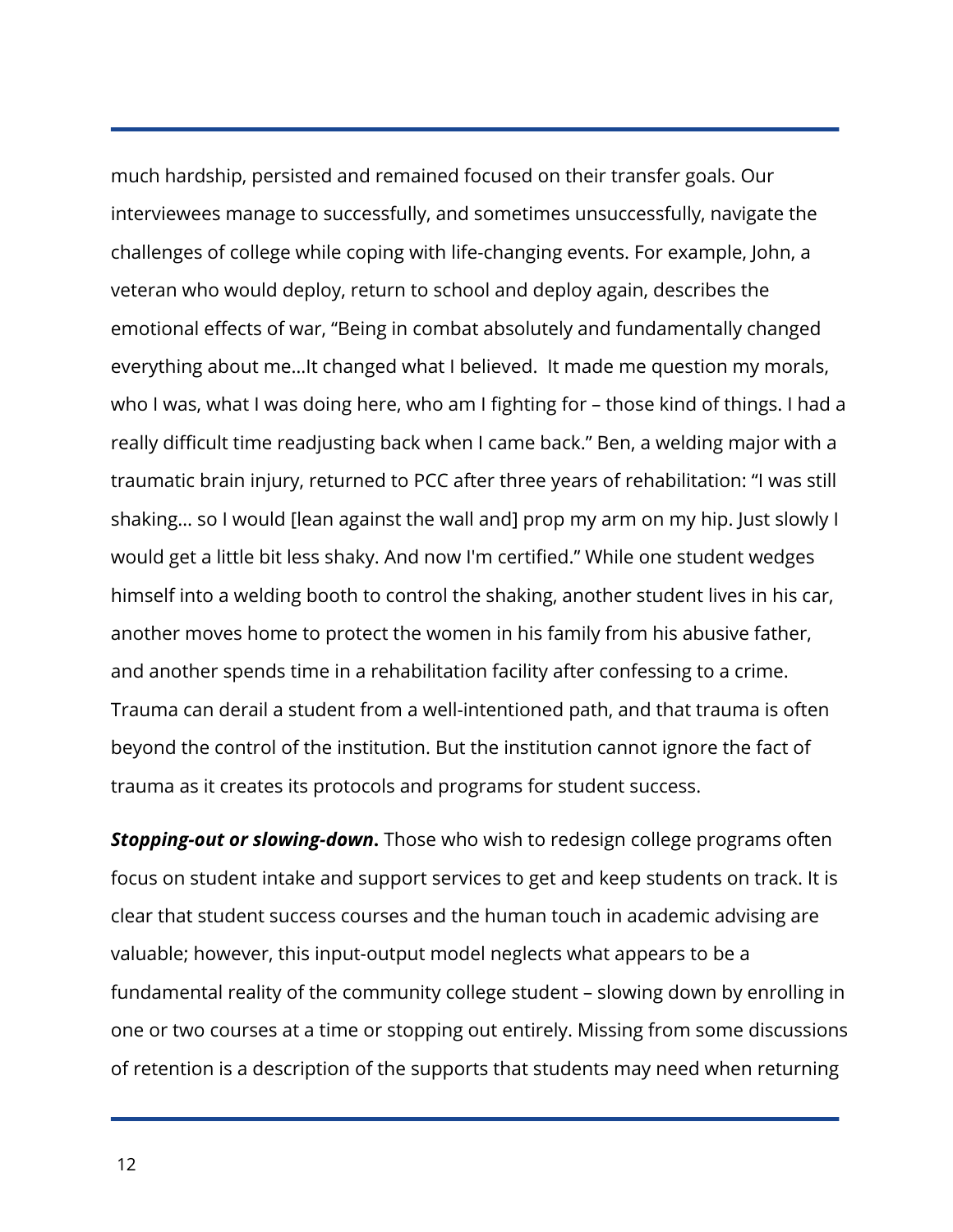to college after stopping out the first, second, or third time or supports that slow-track students may require. Students who leave for a semester, or longer, due to military deployment, family crises, lack of financial aid, or mental health issues may require unique emotional or academic counseling to streamline their return to college.

Our findings suggest that stopping-out or slowing-down is a reality for many students, as indicated by their program start dates: eleven percent of interviewees initially enrolled in 2008 or earlier, 61 percent enrolled between 2009-2011, 17 percent in 2012, and 11 percent in 2013. Almost all of the students in our sample will not complete a transfer degree in a "traditional" timeframe due to forced breaks caused by life events or schedule and financial challenges that dictate a reduced course load. For example, Ernie served in the military and has attended PCC on-andoff since 2009, "I was only in \_\_\_\_ for six months. I left February 2009 and was back here September 2009. So that's what I did. I came right back to school, for a short stint, then I heard about another deployment and I hopped on that." For others, stopping out was the result of financial aid problems related to immigration status or limited family resources that were spread too thin after a divorce. Even students who had the resources to attend regularly were forced to slow down their progress as the result of chemistry course availability or failing a math course two or three times.

**Habits of mind and other lessons learned.** The students in our sample who have enrolled for four, five, or six years may not look like success stories on traditional outcome measures like time-to-degree or GPA; however, these students have learned a great deal about themselves and what it means to be successful. Students describe how they develop habits of mind outside the classroom and often, as a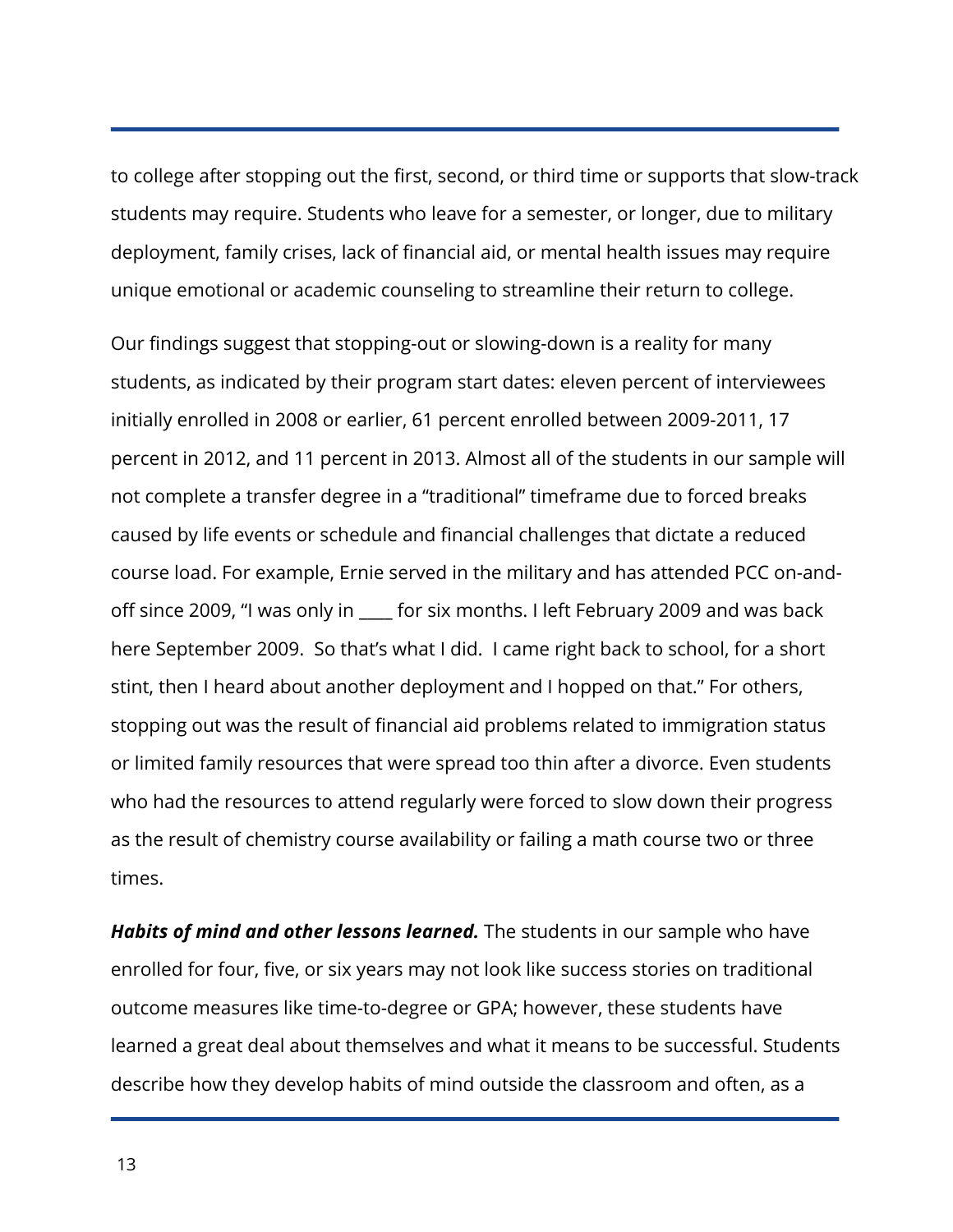result of mistakes made, suggest that developing habits of mind occurs throughout the college *experience* rather than solely within the classroom.

Students learn to persist, think flexibly, think about thinking, and remain open to continuous learning through making mistakes, tutoring, participating in extracurricular activities, and failure. For example, students who fail to meet a financial aid deadline, like Martin, will have to drop courses for a term or enroll without purchasing textbooks. A hard lesson in planning resulted in financial challenges that led Martin to adhere to firm FAFSA deadlines in the future. He admits, "Now I'm more prepared. I'm saving up for spring semester. I don't know if financial aid's gonna kick in, but if not, I still have my job." Ethan failed chemistry, reenrolled, and ultimately learned to "follow a systematic order of learning in order to succeed" and now values the study habits he developed at PCC over the past six years. Others see their time in community college as more than just obtaining a degree. Rhonda states, "I didn't think it would be the case, but I've found so many things to broaden my knowledge of what I can do with the stuff I'm learning, not just have a degree."

These students who are taking 4 to 6 years to transfer are using up their financial aid and taxing institutional resources, but they likewise seem to be learning valuable life lessons as they slowly accumulate transfer credits. One could argue that the students we interviewed should have learned these lessons at home, and that college is a time for more focused study; however, many of our sample did not have the opportunity for growth prior to enrolling at PCC. The students were fighting wars, taking care of parents or siblings, surviving in dangerous neighborhoods, spending time in rehabilitation centers, learning the English language at a late age,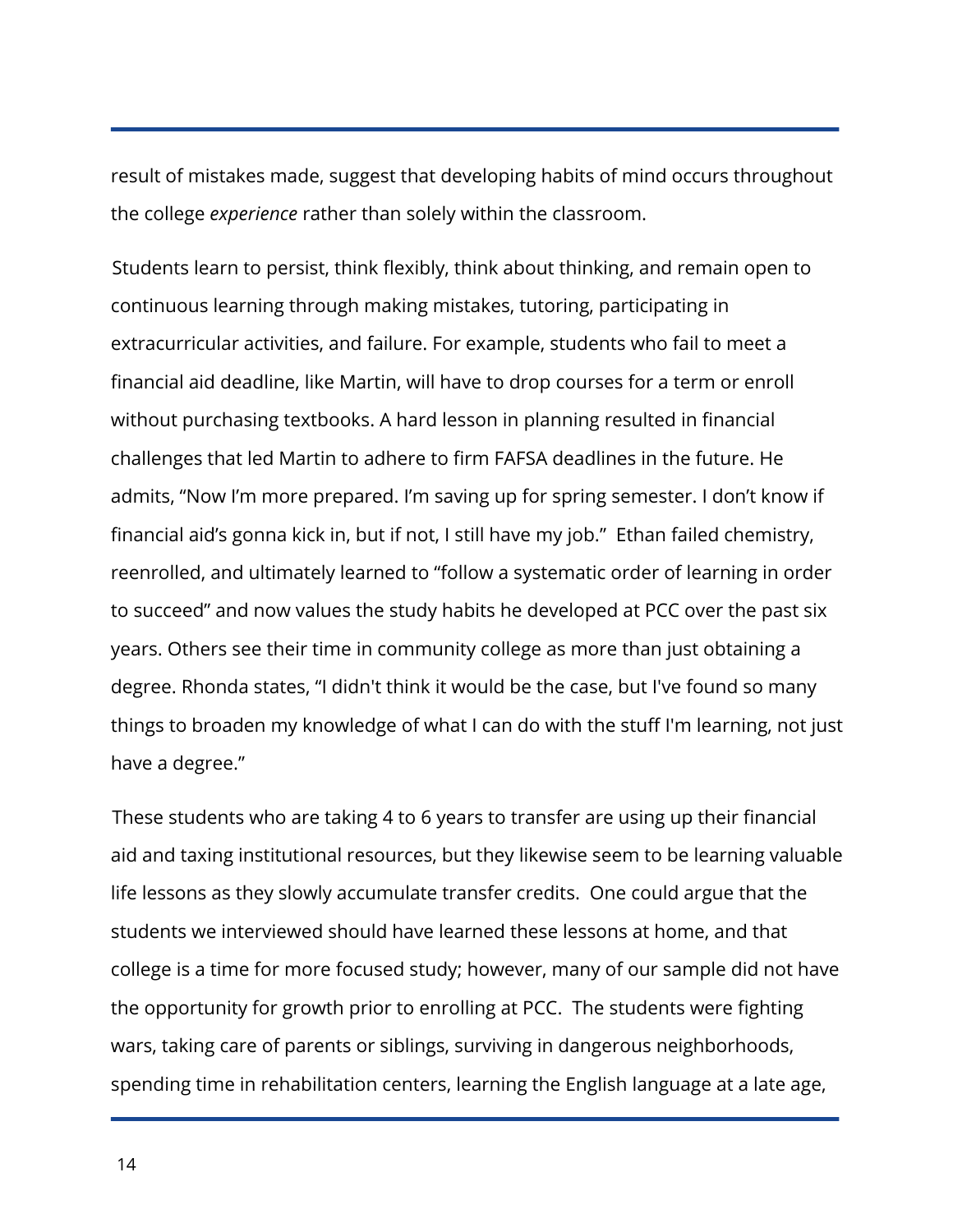and transferring from school to school in various states around the country. Time for self-reflection and emotional maturation was in short supply. As a result, for many, the community college is the first place to take the time to breathe, learn, reflect, and grow. Success, to the interviewees, is more than course completion and transferring in two years; success and growth are internal and not easily measured by a quantitative metric or captured in a neat table on a single PowerPoint slide. It is messier than that. Success is finding your way with the help of others and sidestepping most, but not all, of the landmines associated with tackling a new and unfamiliar goal. It is learning a new concept through repeated practice and support. Often it requires moving backward and then forward again before the lesson is internalized. Success is not linear to our sample; it looks more like a positive sloping sine wave with repeated peaks and valleys.

*Growth mind-set at work.* Most of the students in our sample take responsibility for their actions and view their interaction with the environment as something they can control and change. Occasionally, students like Samantha, blame the counselors or financial aid office for missed financial aid deadlines or for credits that do not count towards a degree. However, the majority of students described deliberate behaviors and conscious choices that resulted in mostly positive outcomes. The students made it very clear that, despite events that sometimes derail their efforts, the choice to succeed or fail is ultimately up to them. Alan illustrates that community college provides a space for emotional as well as academic growth, "I need to make these decisions for myself; I need to learn on my own whether it be good or bad. Whatever it leads me to, I need to know that I'm making these choices and I am doing what I can."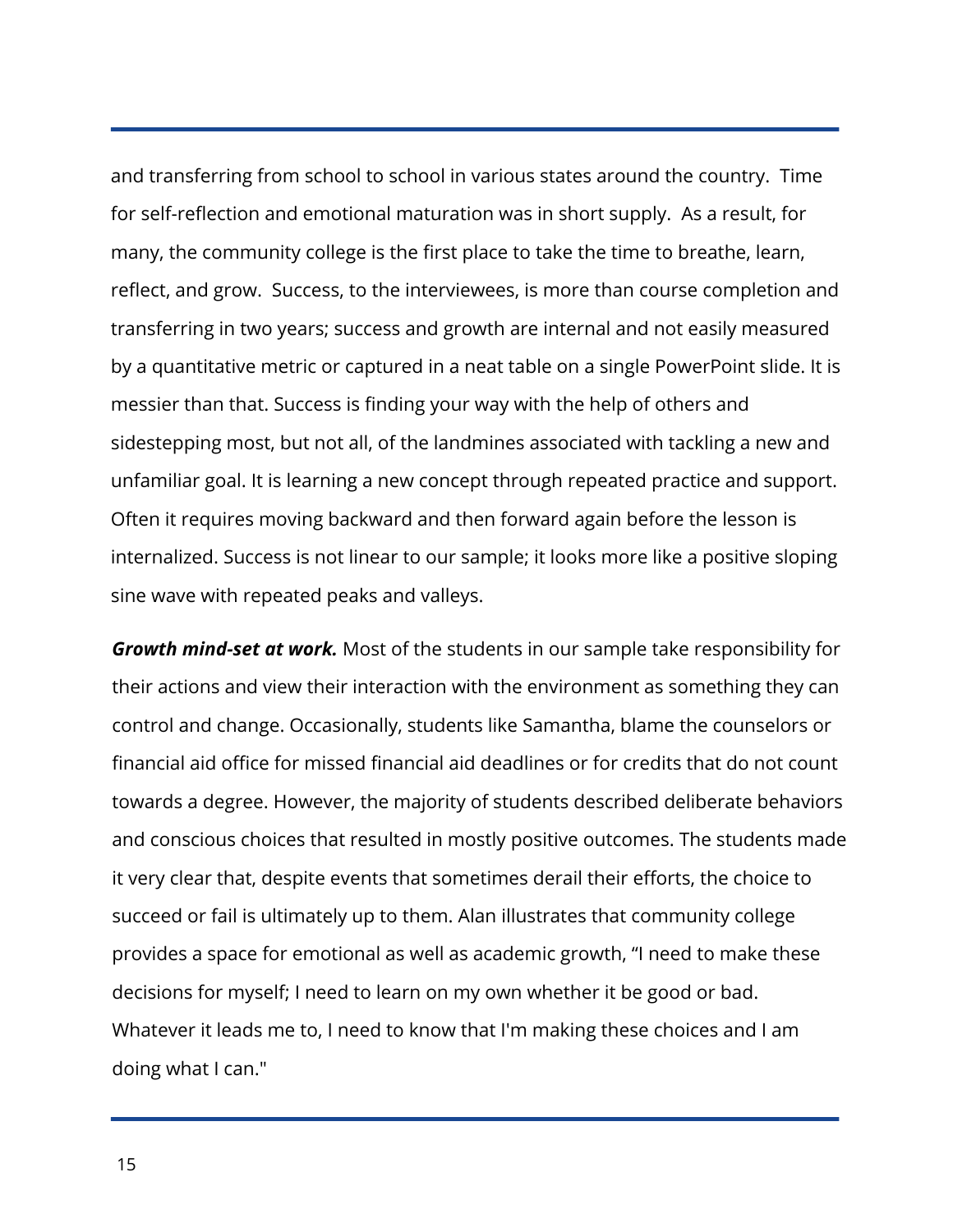To be sure, some of this "growth mind set" orientation and language comes from the training and teaching students receive through class materials by Stanford psychologist Carol Dweck and others. Students, in our sample, have learned that they can influence their outcomes by directly controlling their actions. For example, Adrienne struggled in her math courses, but she learned in her tutor training that, "It's just a fixed mindset and that's really what's getting me stuck, the fact that I don't think I can do better. But I know I can do better." Tyler and others "didn't have that [growth] mindset" when they enrolled in community college. However, as Tyler discovered, "If I just put the time in, I can be successful beyond measure." The key question, of course, is whether the students just use the "mindset" language or actually enact it. Our sense based on the actions students describe is that in some cases, anyway, students experience a budding self-determination and a shift toward empowerment, feeling less like a victim and more like an active participant in their own lives.

Often more striking than the students' words was the manner in which they spoke. Young men and women who have overcome significant challenges sat up a little taller, looked directly into the interviewer's eyes, and spoke passionately about their metamorphosis at PCC. A second-language learner from an impoverished area struggled with the correct syntax, but he, too, used the language of empowerment as he shared his personal revelations.

It is clear that the students in our sample are a resilient group who believe that hard work and effort will help them achieve their academic and personal goals. Could this be one factor that separates our sample of students who have clear sights on their transfer institutions from those who do not?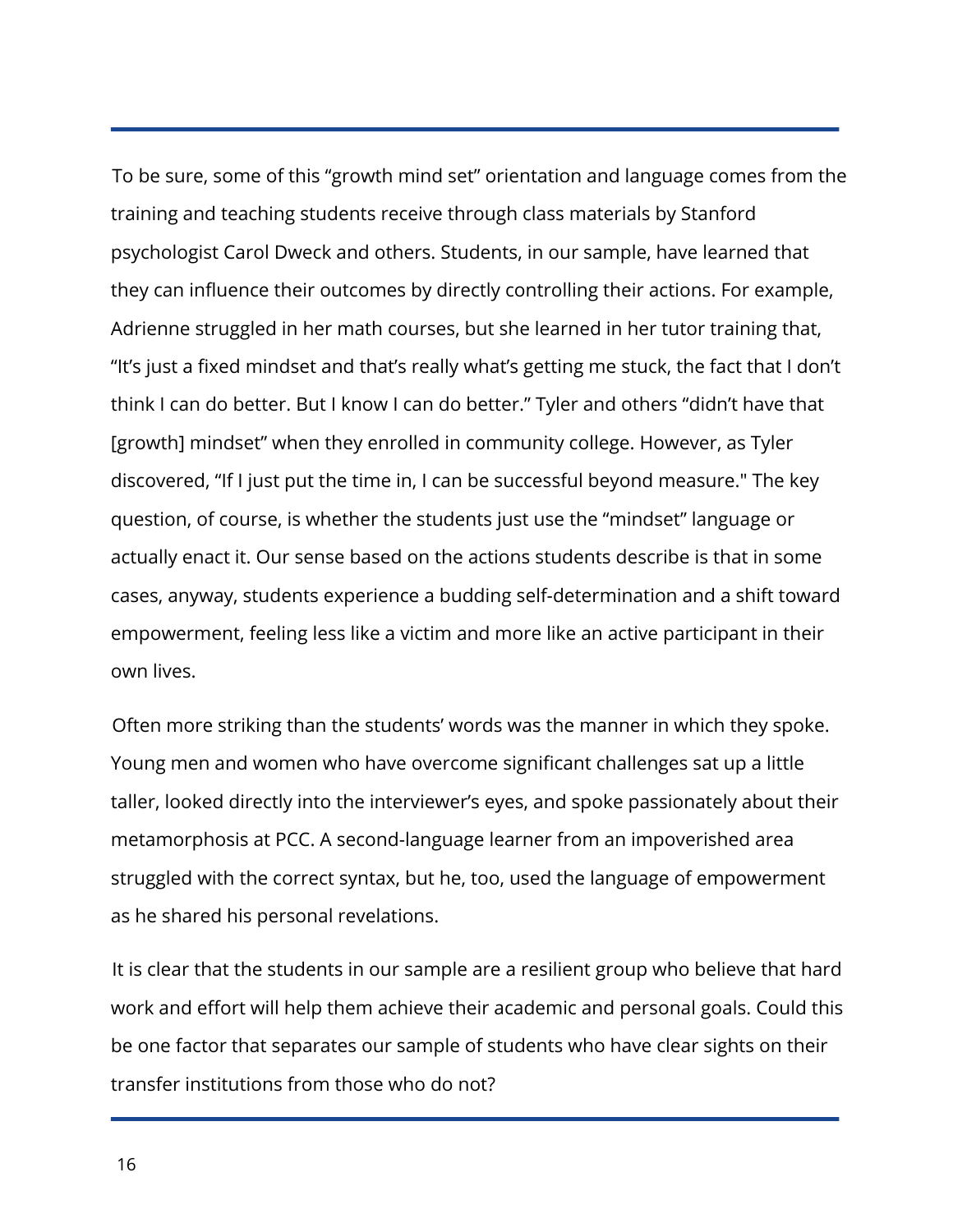## **Final Thoughts**

As we noted, the students we interviewed are for the most part PCC success stories, and still their experience reflects the complexity of the community college journey that is partially missed in current reform discussions. The community college population, and PCC's is no exception, is comprised of a high number of low-income and first-generation students. And while a number of students come to community college with clear goals in mind and a previous education adequate to the task, many others are uncertain, poorly prepared, searching. The kinds of structural remedies advocated by current reformers – like Bailey and his colleagues – can help guide and direct such students. Absolutely. But many students will still need other college interventions and social services. We were struck by just how hard some students' lives have been.

We were also struck by the profound role PCC has played and continues to play in some of our interviewees' development. Let us step back for a moment and consider a broader picture of young people's lives in the United States. We don't have in our country many avenues to help young people develop after high school. We don't, for example, have a robust system of occupational apprenticeships or of national service. Young people who are not on the academic fast track and do not have a clear college goal have few options: entry-level, low-skilled, low-paying word or the military. Or they can enroll in the local community college – as some in our sample did – hoping that a career path will reveal itself. Many such students don't stay long, but those who do typically change their areas of study several times, shift between full-time and part-time attendance, start classes they don't complete, stop-out and return to school. Eventually some find their way.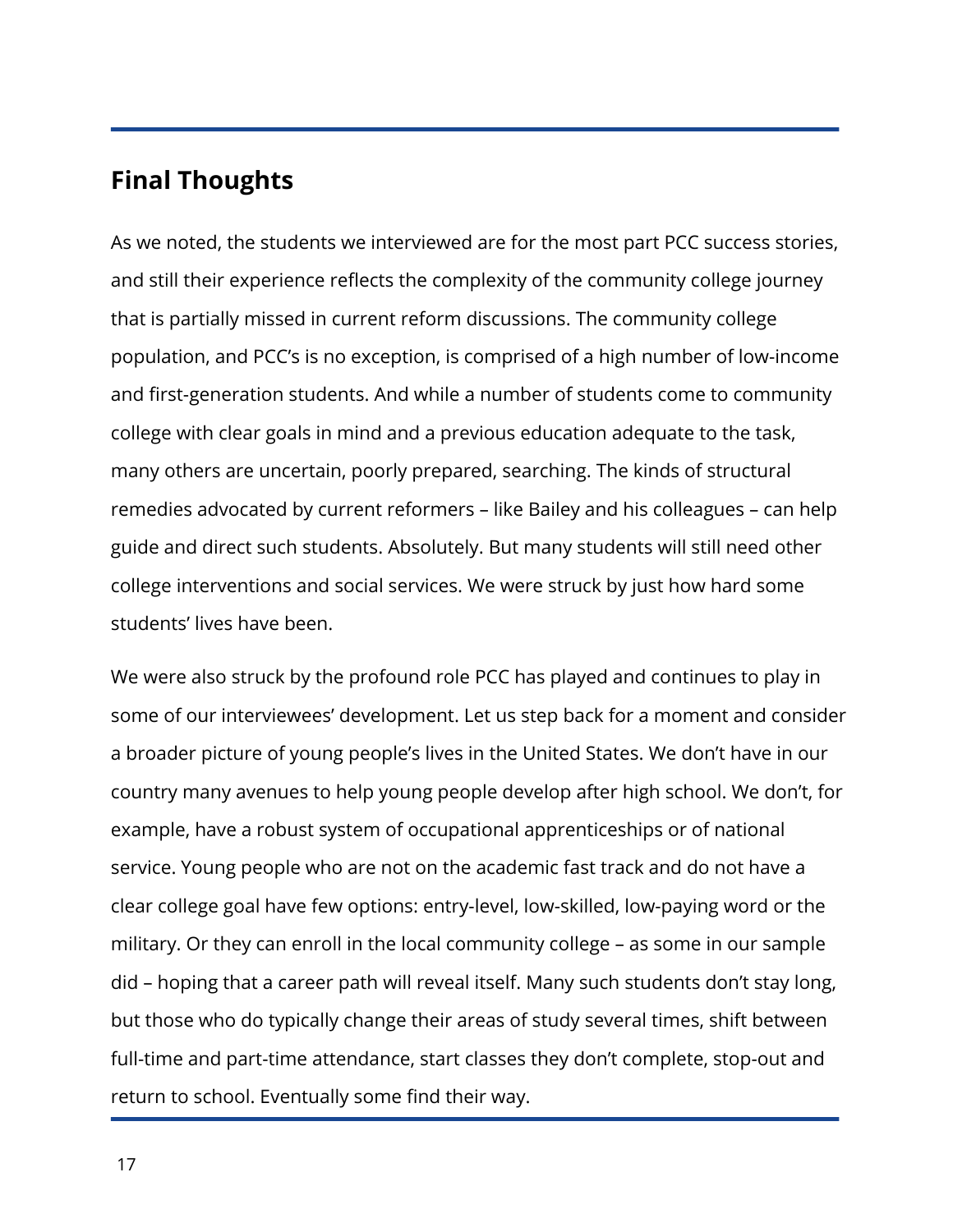In interviewing these students, we are taken by the simple but powerful fact that this process of discovery takes time. A lot of growing up happens: cutting back on partying and frivolous entertainments, changing one's understanding of the purpose of school, bringing one's fantasies in line with one's abilities, learning how to manage time and to study. In some cases, students arrive at the big questions: Who am I? What kind of work do I want to do? What is meaningful work for me? Why am I on this earth? It certainly could be argued that the community college is not the place to work all this out, but if our society provides limited transitional institutions or spaces, young people are left with few other options.

One more thing to note in summary: we cannot emphasize enough the role simple, old-fashioned human relations played in the stories we heard. PCC faculty and staff and fellow students working in a support role figured continually in accounts of success, reflection, overcoming hardship, and growth. If we had only one recommendation we could make, it would be this: As the college moves to scale up existing programs or start new ones, do not diminish the amount and quality of human contact you have with your students.

In closing, we would like to focus on a particularly interesting subgroup: STEM majors. Many have done poorly in key courses and even failed them. At times they have experienced doubt related to their abilities, and hit the proverbial wall. These students have successfully overcome their challenges at the college, but one can predict that many will experience similar roadblocks at their transfer institutions. We wonder, therefore, if the college could apply to local philanthropies for a grant to follow these dedicated STEM students for one year after transfer, and provide a counseling/mentoring intervention if one is needed. The intervention could be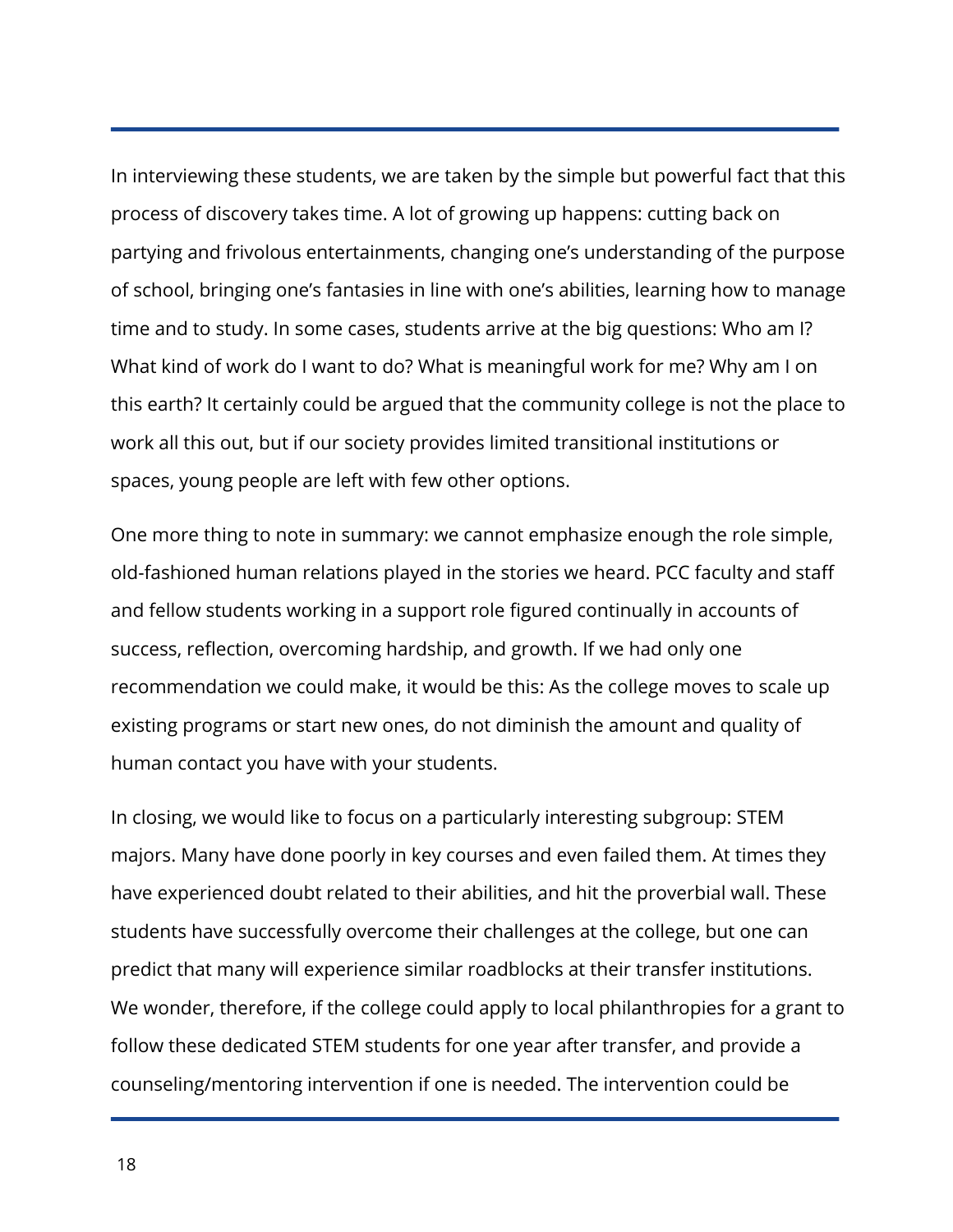geared toward supporting students in their STEM field, helping them move into related fields, or guiding them to different fields (such as teaching) that would still draw on their STEM interests and knowledge but in a new occupation. Given the need for under-represented groups in STEM, the passion yet challenges faced by the STEM students we interviewed, and the multiple avenues open to people with STEM interests, it seems that PCC has a wonderful opportunity to do something pathbreaking that is fundable.

Thank you for the opportunity to meet and work with your students.

#### Higher Ed Appendix A: Reassessing a Redesign of Community Colleges appearing in *Inside*  by Mike Rose

A much-discussed, comprehensive reform plan for improving community colleges and their low rates of student persistence and completion is the "Guided Pathways" model put forth by Thomas Bailey, Shanna Smith Jaggars and Davis Jenkins in their book: *Redesigning America's Community Colleges.* Published last year, the book condenses and focuses years of research -- a fair amount of which comes out of the Community College Research Center at Columbia University's Teachers College, which Bailey directs.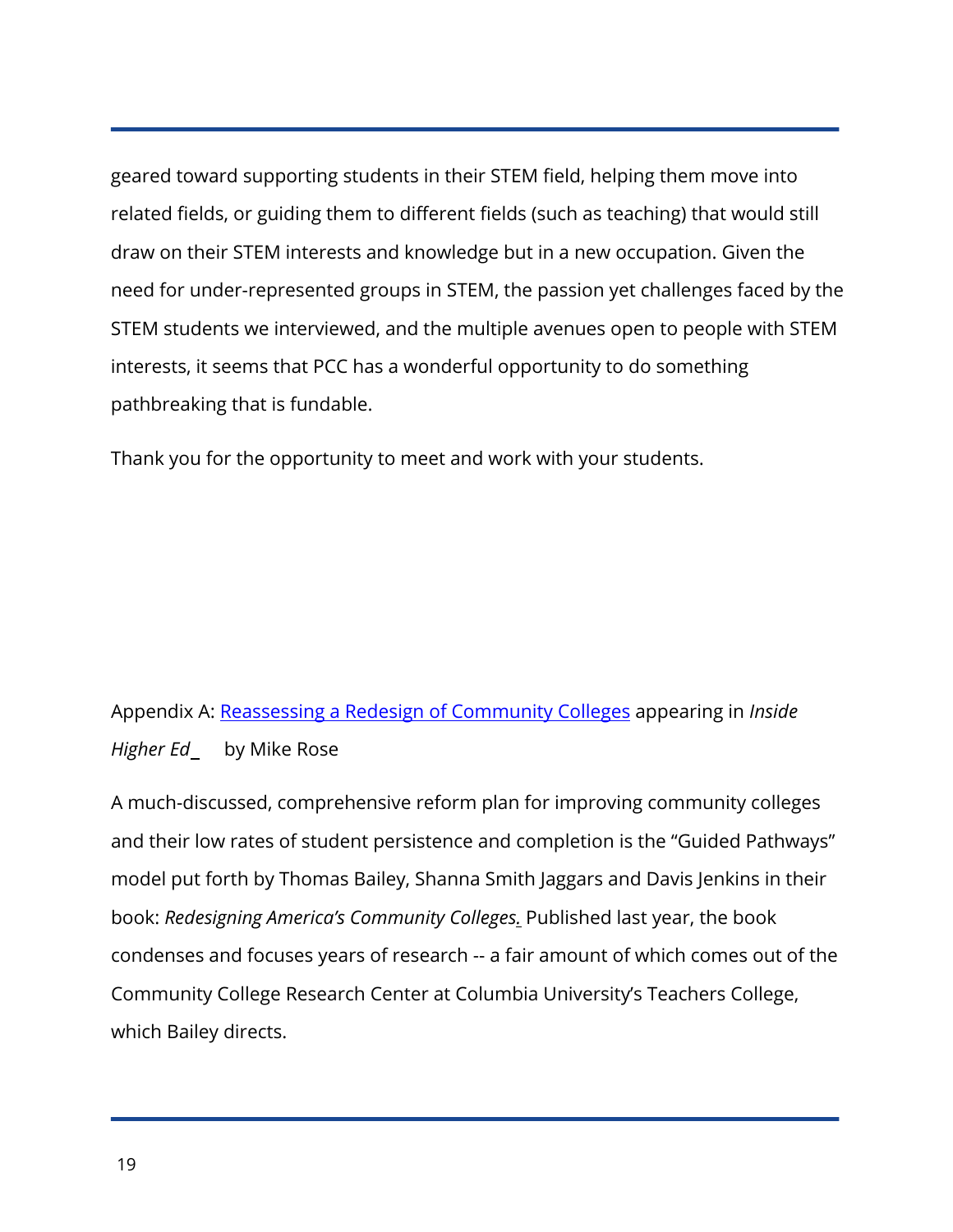I support of the reforms laid out in book. But I also have some concerns -- maybe cautions in a better word -- about the social and political dynamics of establishing the Guided Pathways model, and about the complex nature of the typical community college student population.

In the book, Bailey and his coauthors locate the fundamental problem with the community college in the structure of its curriculum and the institutional assumptions that undergird that structure. In its attempt to serve all members of its area, the typical community college has allowed to proliferate a wide range of academic, occupational, general interest, and service courses and programs. Though some type of orientation and counseling and advising are typically available, quality and effectiveness vary, and counselors' caseloads -- 1,000 students per counselor is not uncommon -- work against any substantial contact. Many students don't utilize these services at all.

The authors label this arrangement the Cafeteria- Style, Self-Service Model. Students, many of whom are the first in their families to go to college, might enroll without a clear goal, get inadequate or incomplete advising and take courses that don't lead to a specified outcome are out of sequence or that they've already taken.

As a remedy, the authors suggest a basic redesign, arguing that community colleges "need to engage faculty and student services professionals in creating more clearly structured, educationally coherent program pathways that lead to students' end goals, and in rethinking instruction and student support services in ways that facilitate students' learning and success as they progress along these paths."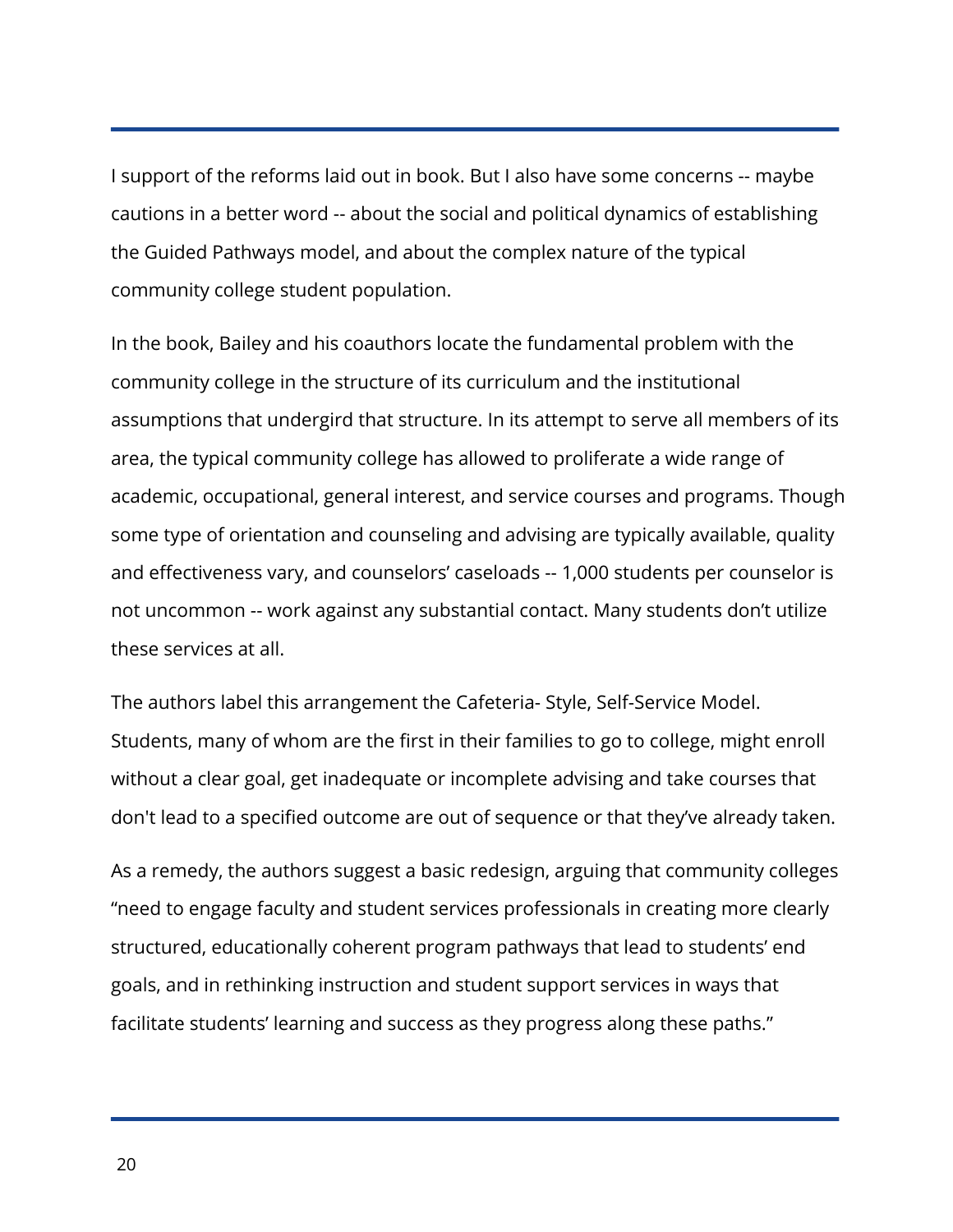The authors acknowledge the laudable reforms attempted recently, such as improving the curriculum for remedial courses and streamlining them or creating programs at the front end of college to better orient and guide new students. But these reforms have had limited impact on completion, the authors claim, because the large macro-structure of the Cafeteria Model remained in place.

To realize the Guided Pathways Model, faculty and staff would create sequences of courses that lead to clearly defined outcomes. And this major restructuring of the curriculum would provide direction for other significant institutional reforms that will aid in retention and completion. Faculty members who work within a particular pathway will together define the skills, concepts and habits of mind they want students to develop through the pathway "and map out how students will build those learning outcomes across courses." At the front end, increased effort will go to helping students clarify goals and choose a major or "meta-major," which would reflect broad areas of interest. Orientation to college will be beefed up, and students will be enrolled in courses that provide ongoing information and guidance about college life. Through the increased integration of technology into advising, students will receive timely feedback on their progress, and instructors and counselors will be alerted when something goes awry --when a student drops a course, for example.

In addition, the authors adopt various promising reforms to remedial education, such as sequences featuring fewer, more intensive courses, and the use of additional instruction and tutoring. Their assumption is that improved remedial courses will function more effectively as part of a Pathways model, resulting in greater numbers of students moving into a college-level course of study.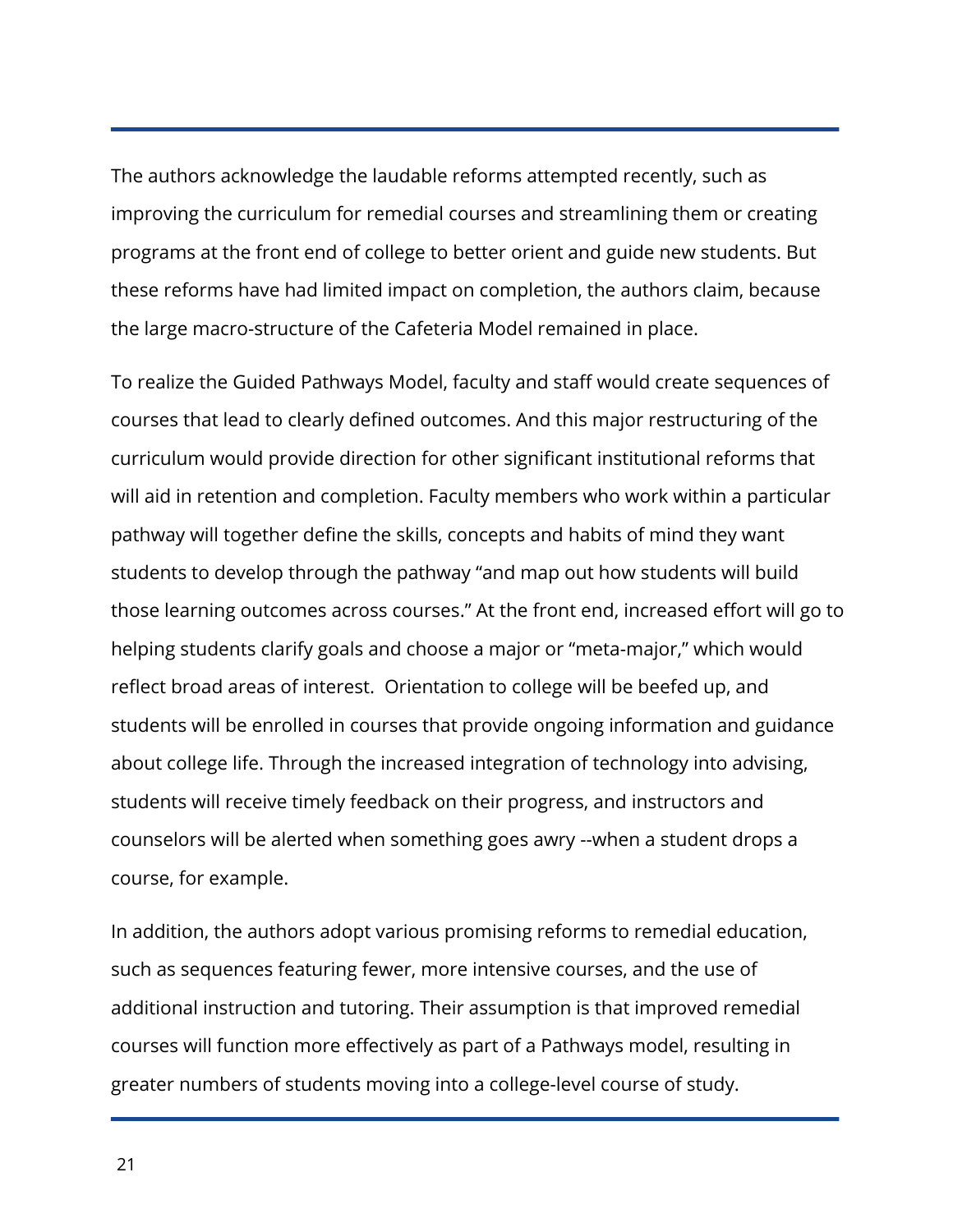The Pathways idea is a good one. I have known so many students who would have benefitted tremendously from it -- would have taken fewer courses that were extraneous to their goals, used up less financial aid money, moved more quickly toward completion of a certificate or degree or toward transfer to a four-year school. And the suggested reforms that follow, especially related to orientation and advising, are long overdue. I raise similar suggestions in my 2012 book, *Back to School*. As for rethinking remediation, I've been on that boat for more than thirty-five years.

To achieve this restructuring will require collaborative engagement on the part of faculty and staff, both within departments and across them. The authors realize the challenges of effecting such engagement and devote a chapter to the topic. They wisely begin the chapter by noting some of the difficulties, including the possible lack of trust among administration and faculty and staff; the divide between faculty and student services; the disruptive role played by dissenters.

The book then suggests strategies to work through these problems. For example, its authors suggest including dissenters in program planning, creating planning teams that combine faculty with student services personnel, the use of data to question current practices, and so on. Though this is a legitimate way to structure such a chapter, the structure implies that the barriers to change listed at the beginning of the chapter can be overcome with the management and group facilitation techniques presented in the remainder of the chapter -- an impression reinforced by the lack of any examples or discussion of what to do when the techniques fail.

The authors have a wealth of experience studying two- and four-year colleges, so they surely know how messy and unpredictable the process of reform can be.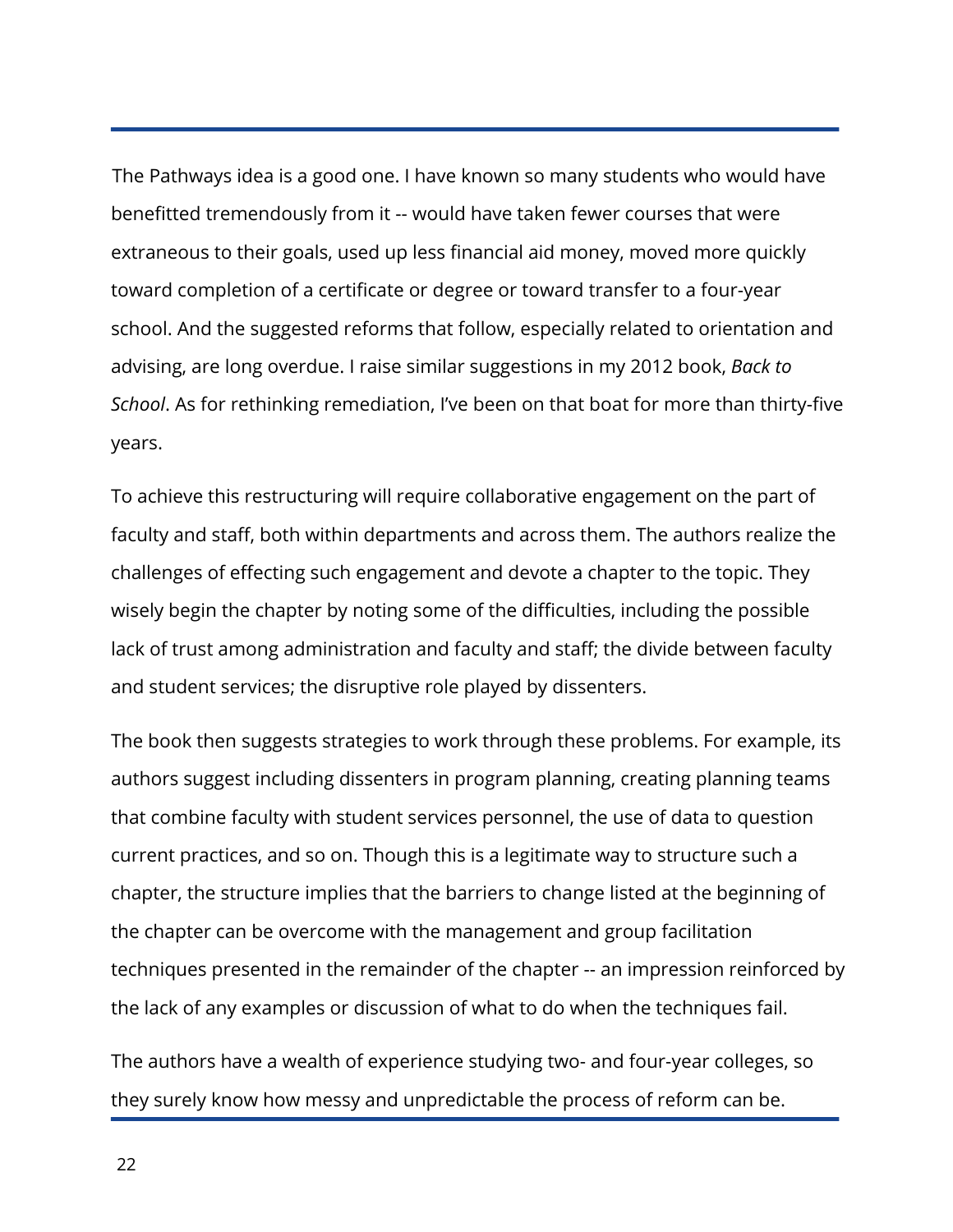Perhaps they (or their editor) decided that it was best to present their model and a process to achieve it, and not to overly complicate things with extended discussion of potential pitfalls and blunders. Fair enough. And perhaps the authors' disciplinary backgrounds in economics, public policy and quantitative methodologies limit their treatment of politics, ideology and the tangled day-to-day dynamics of status, power and turf -- which, depending on the institution, can include everything from budgets to racial tensions to contentious personal histories.

To limit treatment of all this is a legitimate choice, but should be stated and underscored, for my worry is that individual colleges attempting the reforms suggested by Bailey, Jaggars, and Jenkins will encounter more of a mess than anticipated and possibly scrap or significantly weaken the implementation of ideas that have real merit.

The organizational compartmentalizing and the administrative hierarchies that exist in the community college are not only structural features; they are electric with power and status. The various methods suggested by the authors to bring people together to work through these dynamics toward the common goal of creating Guided Pathways are good ones, tried and true in the toolkit of management consultants. But they also can be foiled by genuine ideological differences about the purpose of a particular area of study or of education in general. They can also be foiled by turf protection, administrative power struggles and pure and simple personal animosity.

To be sure, change happens. I've witnessed several successful programs take shape over the past few years as a core of energetic and creative faculty are given the resources to run with their ideas. But during that same time I've also seen such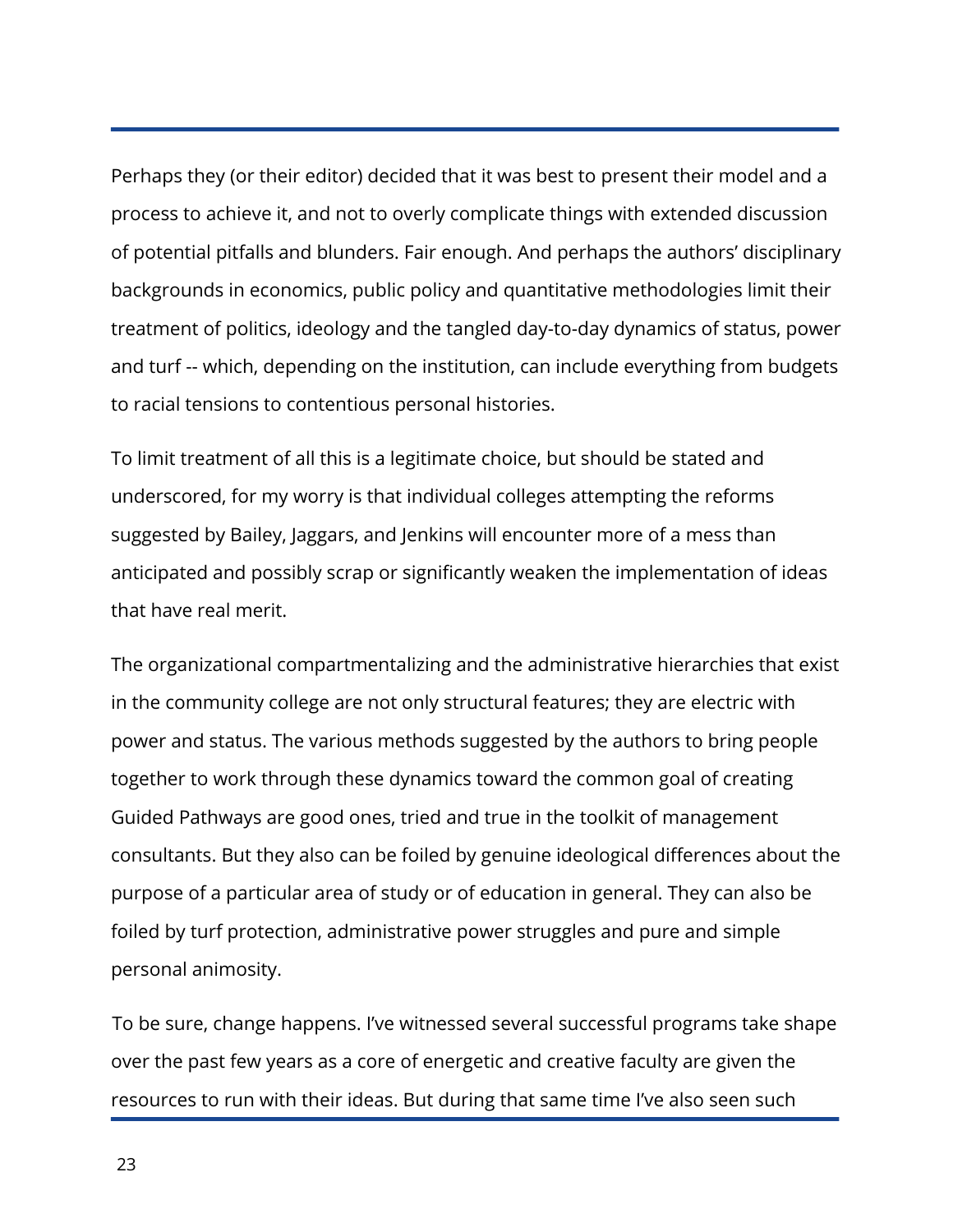groups -- inspired, seemingly tireless people -- be stonewalled or shut down by larger groups of faculty within their subject area, by their department heads or by middle managers.

Bailey and his coauthors suggest arriving at shared values as a starting place for examining current practices and changing them. For example, the authors write, "In our experience, faculty and staff choose to work at community colleges because they believe in the open-access mission and are passionate about improving students' lives." This is generally true in my experience as well, but with two qualifications -- which illustrate how arriving at shared values can be more complicated than it seems.

First, regarding the embrace of the open-access mission of the community college, a percentage of faculty at most institutions believe some of the students they teach should not be in college, and certainly not in their classrooms. These faculty align themselves with the universities that educated them, want to teach students who have some affinity with their discipline, and are not at all trained to work with students who are academically underprepared. In some cases, they are younger and work at the community college because that was the only position available in a tight job market. In other cases, these are older faculty who have been at the college for decades and lived through a significant shift in student demographics. They look back at a golden age -- one that most likely did not exist as they remember it.

Furthermore, faculty can have quite different beliefs about concepts like "improving students' lives." And some of these differing beliefs can present resilient barriers to change. One faculty member believes that to change methods of instruction will compromise standards and lead to sub-par education. Another believes that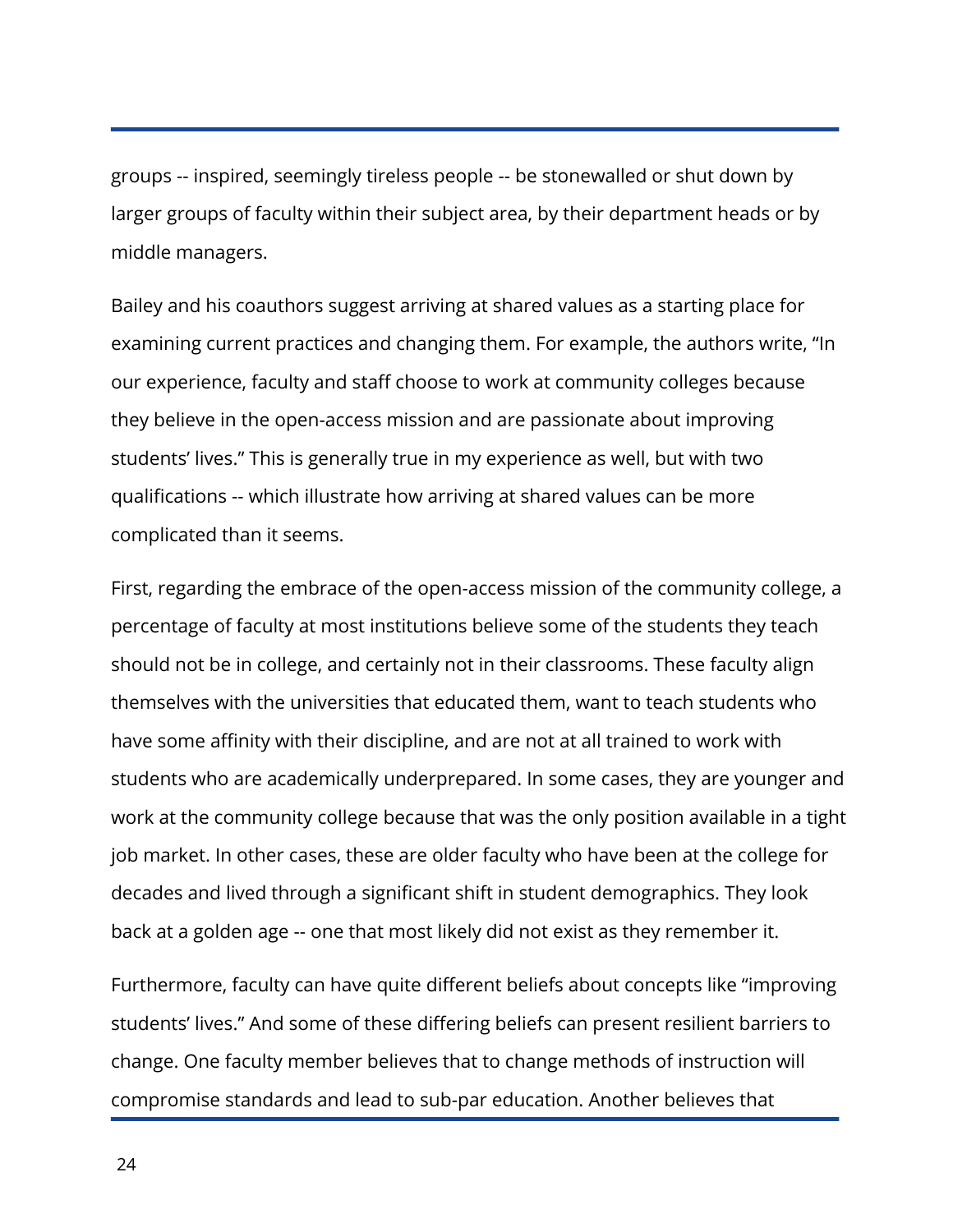students -- particularly those with poor academic backgrounds --need to have positive experiences in school, so avoids challenging them intellectually. And yet another operates with racial, class or gender biases that limit what he or she thinks is realistic for some students in school or career.

Another assumption in the book is that when faced with data about student, instructor or program performance, faculty and staff with guidance will engage in reflection and behavioral change. Some people will respond thus -- and thank goodness for them. But other responses are also possible. People don't believe the data -- especially in institutions where there is a high level of distrust between faculty and administrators. People question the way the data were obtained. People blame the students. This last response is a big one where test data or pass/fail rates are concerned. When faced with data demonstrating the low pass rates in remedial English or math, some faculty respond by stating that those students don't belong here. As one community college staff member said to me, "It's hard to admit we've been doing something wrong."

For all its merits, the book's implementation plan is sometimes thin on the political and social dynamics of institutional change. To work amid a complex human landscape, the plan might well need to be combined with savvy, perhaps even Machiavellian leadership; with horse-trading; with both symbolic and financial incentives; with the strategic use of personal relationships; and, unfortunately, at times, with reassignment or marginalization of obstructionist personnel.

The structural fix Bailey and his coauthors offer makes sense given the evidence that the status quo creates a host of barriers to student success. Still, like all structural remedies, this one runs the risk of reducing nuanced and layered human dilemmas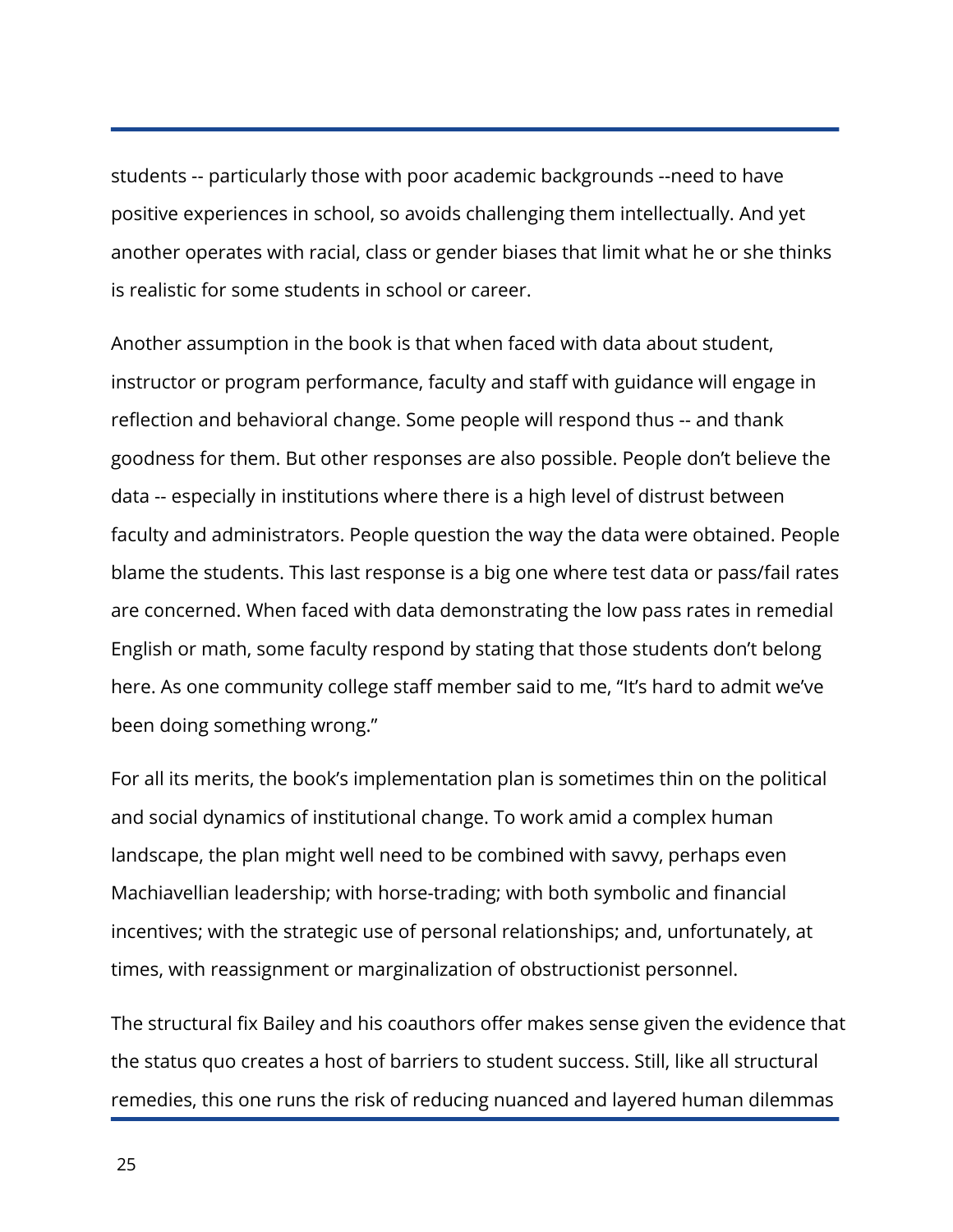to a technical problem, and thus being unresponsive to or missing entirely the particular life circumstances of students. So, yes, make the college curriculum more coherent, but realize that other human and material resources also will be needed to meet the needs of many students, and, as well, build into your structural changes the flexibility needed to honor the range of life circumstances your students bring to college. Otherwise, the fix may create unintended negative consequences.

A significant number of people who go to community college are adults with family and other responsibilities. They can only go part-time. They can't go every semester. They sometimes quit in mid-semester because of family emergencies or changes in employment. They go to two or three different institutions. A Guided Pathways model could help them in some ways -- at the least lend coherence to their course selection -- but not necessarily speed up their progress through college. For them, evening or weekend classes, good online courses, legitimate competency-based options and counseling and advising in off-hours, weekends or online would also be necessary.

A different kind of problem lies at the other end of the college age continuum. We don't have in our country many avenues to help young people develop after high school. We don't, for example, have a robust system of occupational apprenticeships or of national service. Young people who are not on the academic fast track and do not have a clear college goal have few options: entry-level, low-skilled, low-paying work or the military. Or they can enroll in the local community college hoping that some career path will reveal itself. Many such students don't stay long, but those who do typically change their areas of study several times, shift between full-time and part-time attendance, start classes they don't complete, stop-out and return to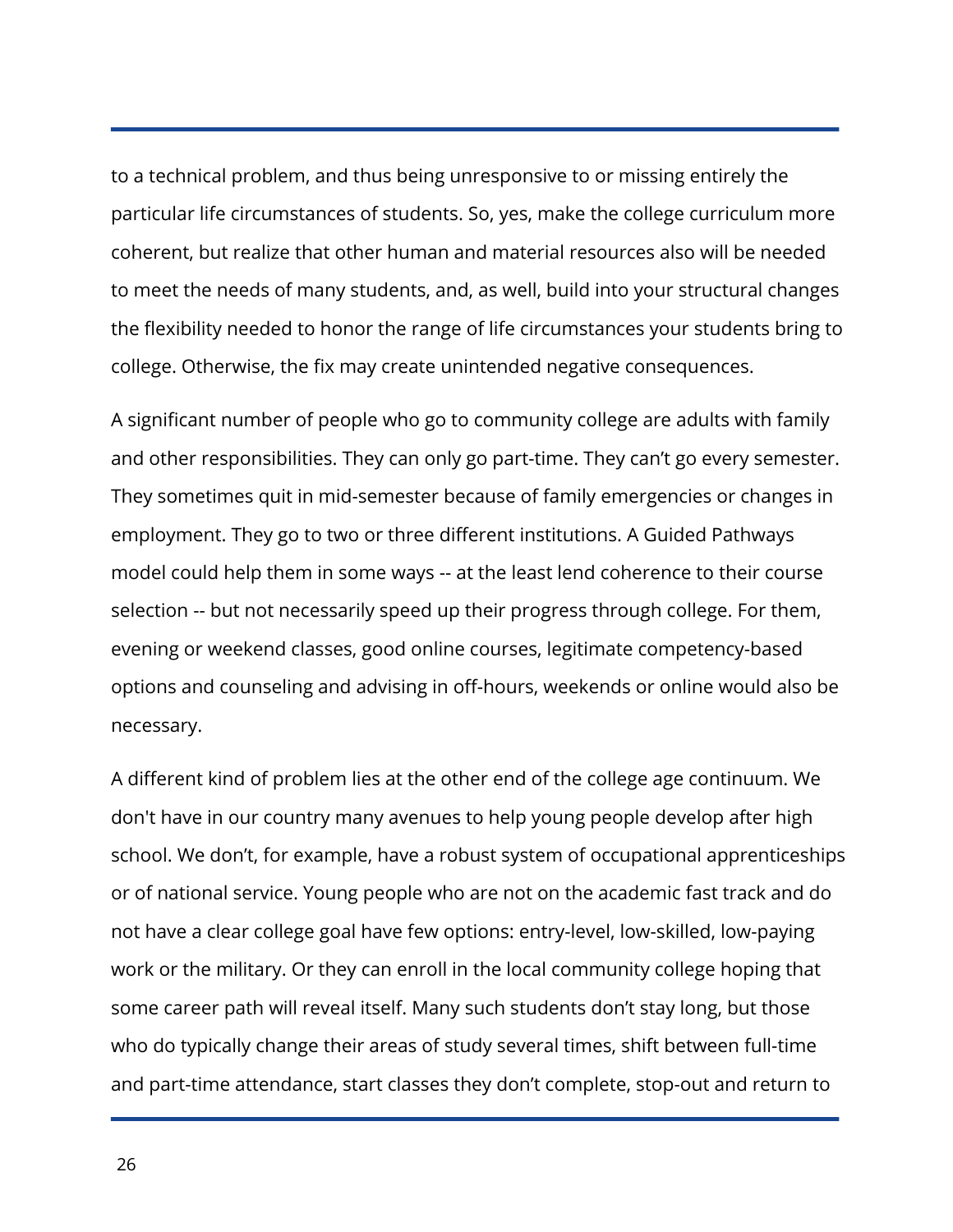school. Eventually some find their way. A Guided Pathways model could help these students by more clearly delineating curricular and career options at a critical stage of early adult development.

But there are some powerful developmental dynamics going on here that lie beyond a structural fix in the curriculum. In interviewing such students, I'm taken by the simple but powerful fact that this process of discovery takes time. A lot of growing up happens: cutting back on partying and frivolous entertainments, changing one's understanding of the purpose of school, bringing one's fantasies in line with one's abilities, learning how to manage time and to study. In some cases, students arrive at the big questions: Who am I? What kind of work do I want to do? What is meaningful work for me? Why am I on this Earth? It certainly could be argued that the community college is not the place to work all this out, but if our society provides limited transitional institutions or spaces, young people are left with few other options.

Then there is the issue of the burdens students carry. I am continually struck by the hardship experienced by so many community college students. To be sure, middleclass students from stable and secure backgrounds attend community college, but, depending on the location of the college, many students come from low-income to destitute families; have to work 30 or more hours a week; live in cramped housing, some of which is substandard; are food-insecure; and have health problems that are inadequately treated. For some, there are worries about immigration. Some must contend with prior involvement in the criminal justice system while others struggle with addiction.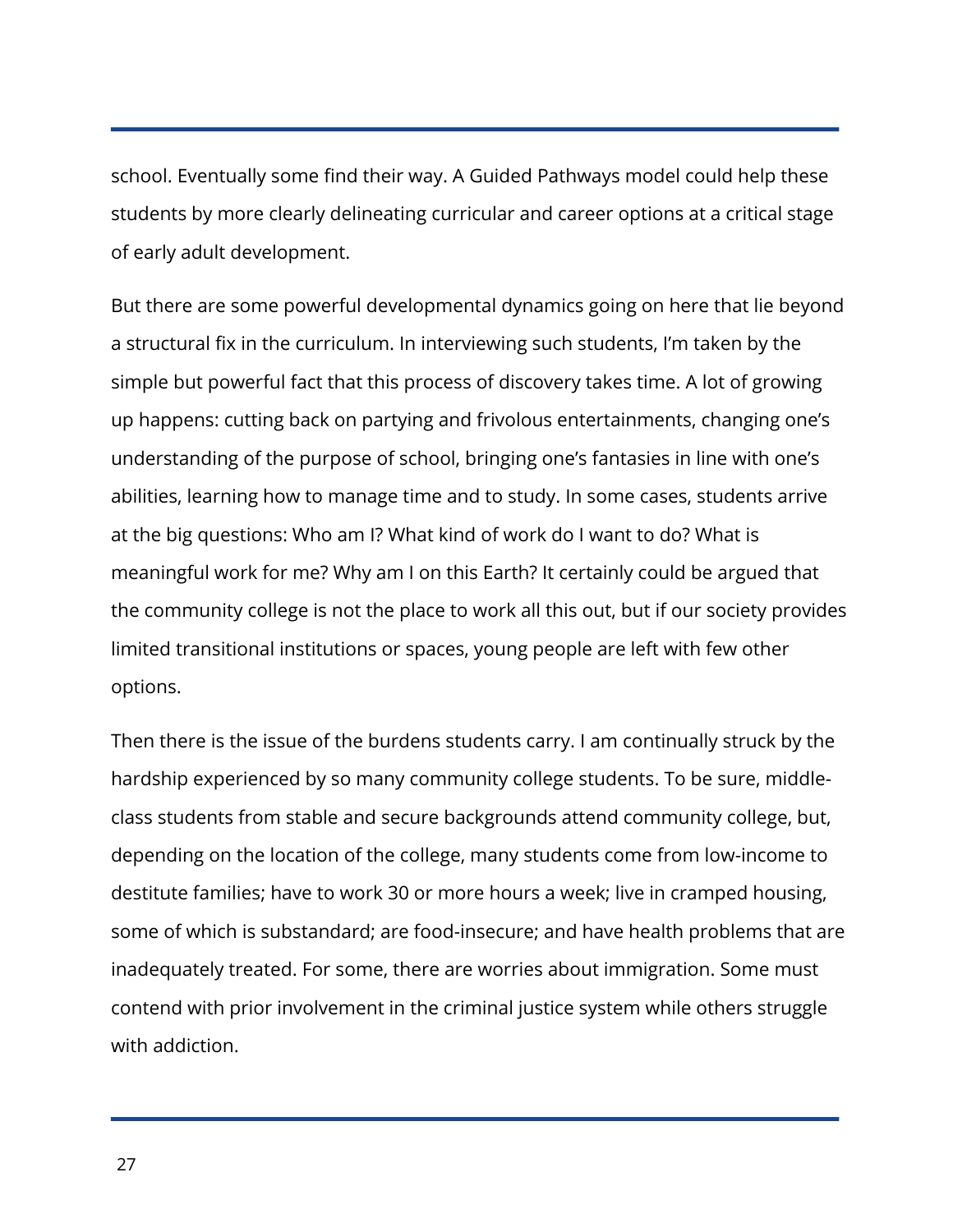In the book *After Admission*, sociologist James Rosenbaum and his colleagues make the critical point that a structural analysis of the problem with community college student success takes us "beyond individual blame" and focuses our attention on institutional factors that create barriers to academic progress. Bailey and his coauthors offer a corrective to these problematic structural features. I do not intend to refocus blame on students, but I think it would be a mistake to not attend to the details of their lives while conducting this structural analysis. Otherwise the structural remedy might promise more than it can deliver -- thus threatening its longevity -- and also inadvertently contribute to the barriers students face by diverting attention from other remedies they need.

I do not want the issues raised here to be used as an excuse for maintaining the status quo. But even with the most coherent and streamlined curricular pathways, there will still be a number of students who enroll in one course at a time, who stop out, who take years to find their academic or occupational path, whose past blunders and transgressions continue to exact a material and psychological price, whose personal history of neglect and even trauma can cripple their performance. All this and more require institutional responses beyond Guided Pathways (though the model could enhance these responses) as well as extra-institutional social services. The needs of the community college population require a range of programs and accommodations to make "the people's college" more fully the uniquely American institution it, at its best, can be.

Mike Rose is on the faculty of the UCLA Graduate School of Education and Information Studies and author of Back to School: Why Everyone Deserves a Second